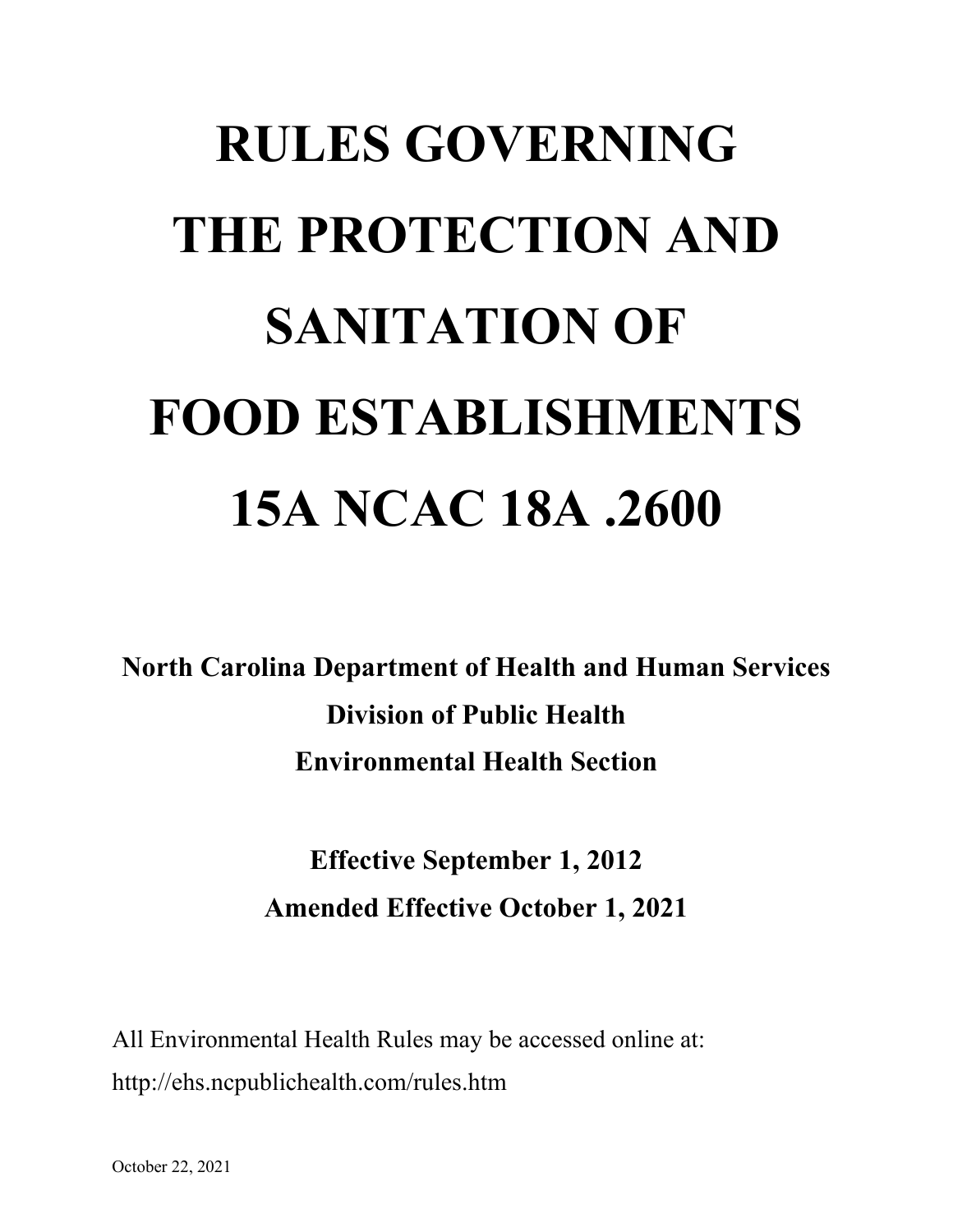## **SECTION .2600 – THE SANITATION OF FOOD SERVICE ESTABLISHMENTS**

**15A NCAC 18A .2601 DEFINITIONS**

**15A NCAC 18A .2602 PERMITS**

**15A NCAC 18A .2603 PUBLIC DISPLAY OF GRADE CARD**

**15A NCAC 18A .2604 INSPECTIONS AND REINSPECTIONS**

*History Note: Authority G.S. 130A-248; Eff. May 5, 1980; Amended Eff. January 1, 1996; July 1, 1994; January 4, 1994; July 1, 1993; May 1, 1991; July 1, 1984; February 1, 1990; March 1, 1988; July 1, 1986; Temporary Amendment Eff. April 8, 1996; Amended Eff. July 1, 2008; August 1, 2007; April 1, 2005; October 1, 2004; January 1, 2002; August 1, 1998; April 1, 1997; Repealed Eff. September 1, 2012.*

## **15A NCAC 18A .2605 INSPECTION FORMS**

*History Note: Authority G.S. 130A-248; Eff. May 5, 1980; Amended Eff. May 1, 1991; July 1, 1984; Repealed Eff. August 1, 1998.*

## **15A NCAC 18A .2606 GRADING**

## **15A NCAC 18A .2607 STANDARDS AND APPROVAL OF PLANS**

*History Note: Authority G.S. 130A-248; Eff. May 5, 1980; Amended Eff. January 1, 1996; July 1, 1994; January 4, 1994; July 1, 1993; July 1, 1992; May 1, 1991; March 1, 1988; July 1, 1984; Temporary Amendment Eff. April 8, 1996; Amended Eff. July 1, 2008; August 1, 2007; January 1, 2006; April 1, 2005; October 1, 2004; August 1, 2004; January 1, 2002; August 1, 1998; April 1, 1997; Repealed Eff. September 1, 2012.*

**15A NCAC 18A .2608 SOURCES OF FOOD 15A NCAC 18A .2609 REFRIGERATION: THAWING: AND PREPARATION OF FOOD 15A NCAC 18A .2610 STORAGE: HANDLING: AND DISPLAY OF FOOD**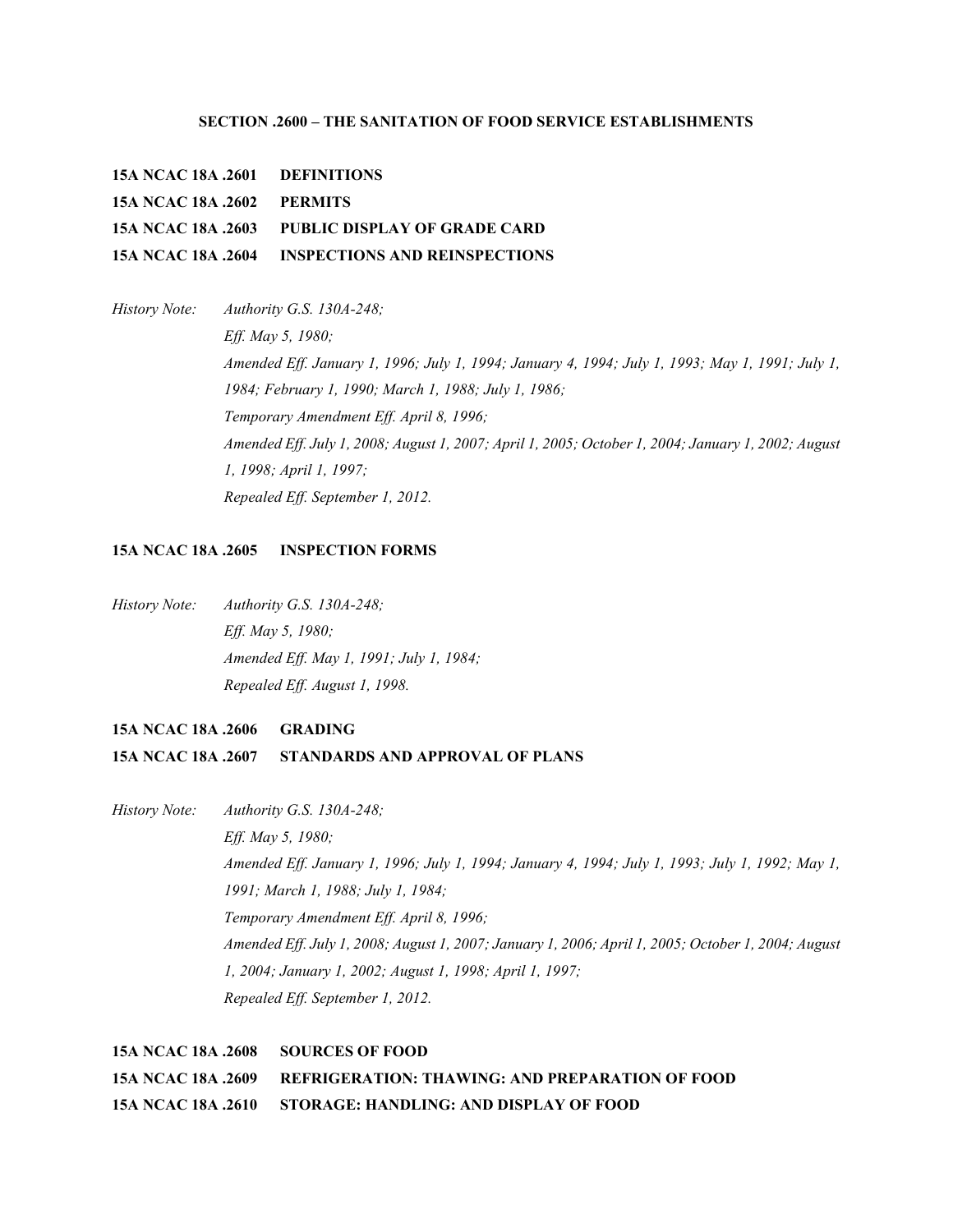# **15A NCAC 18A .2611 RE-SERVING OF FOOD 15A NCAC 18A .2612 SHELLFISH**

*History Note: Authority G.S. 130A-248; Eff. May 5, 1980; Amended Eff. July 1, 1994; April 1, 1994; October 1, 1993; July 1, 1992; May 1, 1991; October 1, 1990; July 1, 1984; Temporary Amendment Eff. February 1, 1998; Amended Eff. August 1, 1998; Temporary Amendment Eff. October 12, 1998; Amended Eff. November 1, 2007; January 1, 2006; May 1, 2005; April 1, 2005; October 1, 2004; April 1, 1999; Repealed Eff. September 1, 2012.*

| 15A NCAC 18A .2613        | <b>BARBECUE PLACES</b>                         |
|---------------------------|------------------------------------------------|
| <b>15A NCAC 18A .2614</b> | <b>OUTDOOR DINING</b>                          |
| 15A NCAC 18A .2615        | <b>MILK AND MILK PRODUCTS</b>                  |
| 15A NCAC 18A .2616        | REQUIREMENTS FOR EMPLOYEES                     |
| 15A NCAC 18A .2617        | UTENSILS AND EQUIPMENT                         |
| 15A NCAC 18A .2618        | <b>CLEANING OF EQUIPMENT AND UTENSILS</b>      |
| 15A NCAC 18A .2619        | <b>METHODS OF BACTERICIDAL TREATMENT</b>       |
| 15A NCAC 18A .2620        | STORAGE AND HANDLING OF UTENSILS AND EQUIPMENT |
| 15A NCAC 18A .2621        | <b>DRINKING WATER FOUNTAINS</b>                |
| 15A NCAC 18A .2622        | STORAGE: HANDLING: AND USE OF ICE              |
| 15A NCAC 18A .2623        | <b>WATER SUPPLY</b>                            |
| <b>15A NCAC 18A .2624</b> | <b>TOILET FACILITIES</b>                       |
| 15A NCAC 18A .2625        | <b>LAVATORY FACILITIES</b>                     |
| 15A NCAC 18A .2626        | <b>DISPOSAL OF WASTES AND BY-PRODUCTS</b>      |
| 15A NCAC 18A .2627        | <b>FLOORS</b>                                  |
| 15A NCAC 18A .2628        | <b>WALLS AND CEILINGS</b>                      |

*History Note: Authority G.S. 130A-248; Eff. May 5, 1980; Amended Eff. January 1, 1996; July 1, 1994; January 4, 1994; July 1, 1993; July 1, 1992; April 1, 1992; July 1, 1991; May 1, 1991; December 1, 1991; July 1, 1986; October 1, 1985; July 1, 1984; Temporary Amendment Eff. April 8, 1996;*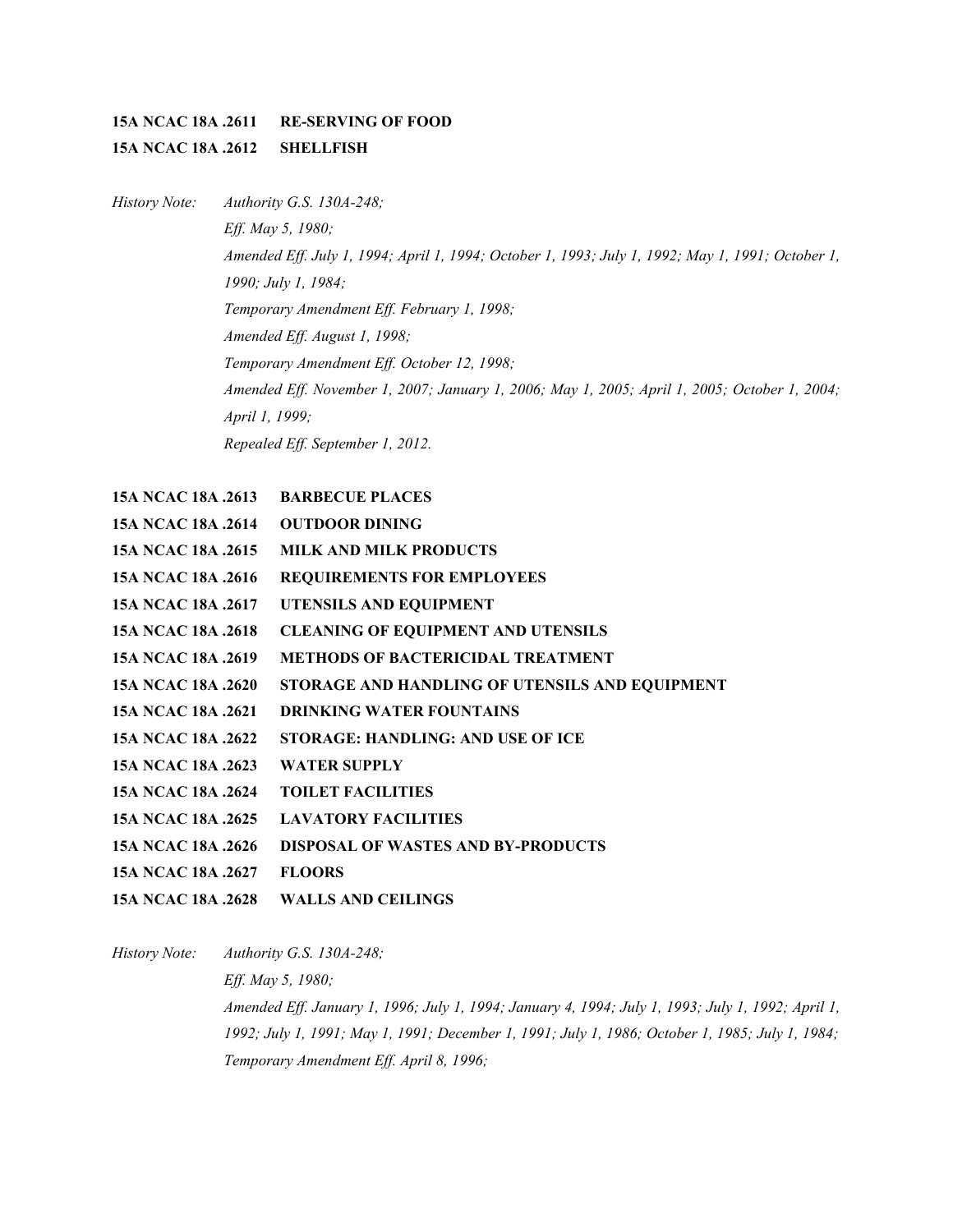*Amended Eff. September 1, 2010; November 1, 2007; August 1, 2007; April 1, 2005; October 1, 2004; February 1, 2004; January 1, 2002; September 1, 1999; August 1, 1998; April 1, 1997; Repealed Eff. September 1, 2012.*

## **15A NCAC 18A .2629 DOORS AND WINDOWS**

*History Note: Authority G.S. 130A-248; Eff. May 5, 1980; Amended Eff. April 1, 1992; May 1, 1991; Repealed Eff. October 1, 2004.*

| 15A NCAC 18A .2630 LIGHTING       |                                                                   |
|-----------------------------------|-------------------------------------------------------------------|
| 15A NCAC 18A .2631 VENTILATION    |                                                                   |
| 15A NCAC 18A .2632 STORAGE SPACES |                                                                   |
|                                   | <b>15A NCAC 18A .2633 PREMISES: MISCELLANEOUS: VERMIN CONTROL</b> |
|                                   | 15A NCAC 18A .2634 REQUIREMENTS FOR FOOD STANDS                   |
|                                   | 15A NCAC 18A .2635 REQUIREMENTS FOR TEMPORARY FOOD ESTABLISHMENTS |

*History Note: Authority G.S. 130A-248; Eff. May 5, 1980; Amended Eff. September 1, 2010; October 1, 2004; January 1, 1996; August 1, 1998; April 1, 1992; May 1, 1991; February 1, 1987; July 1, 1986; October 1, 1985; July 1, 1984; Repealed Eff. September 1, 2012.*

## **15A NCAC 18A .2636 REQUIREMENTS FOR TEMPORARY RESTAURANTS**

*History Note: Authority G.S. 130A-248; Eff. May 5, 1980; Repealed Eff. January 1, 1996.*

|                                        | 15A NCAC 18A .2637 EMPLOYEES' COOK TENTS                        |
|----------------------------------------|-----------------------------------------------------------------|
| 15A NCAC 18A .2638                     | <b>GENERAL REQUIREMENTS FOR PUSHCARTS AND MOBILE FOOD UNITS</b> |
| 15A NCAC 18A .2639                     | <b>SPECIFIC REQUIREMENTS FOR PUSHCARTS</b>                      |
| 15A NCAC 18A .2640                     | <b>SPECIFIC REQUIREMENTS FOR MOBILE FOOD UNITS</b>              |
| 15A NCAC 18A .2641                     | <b>PROCEDURE WHEN INFECTION SUSPECTED</b>                       |
| <b>15A NCAC 18A .2642 SEVERABILITY</b> |                                                                 |
| 15A NCAC 18A .2643                     | <b>INFORMAL REVIEW PROCESS AND APPEALS PROCEDURE</b>            |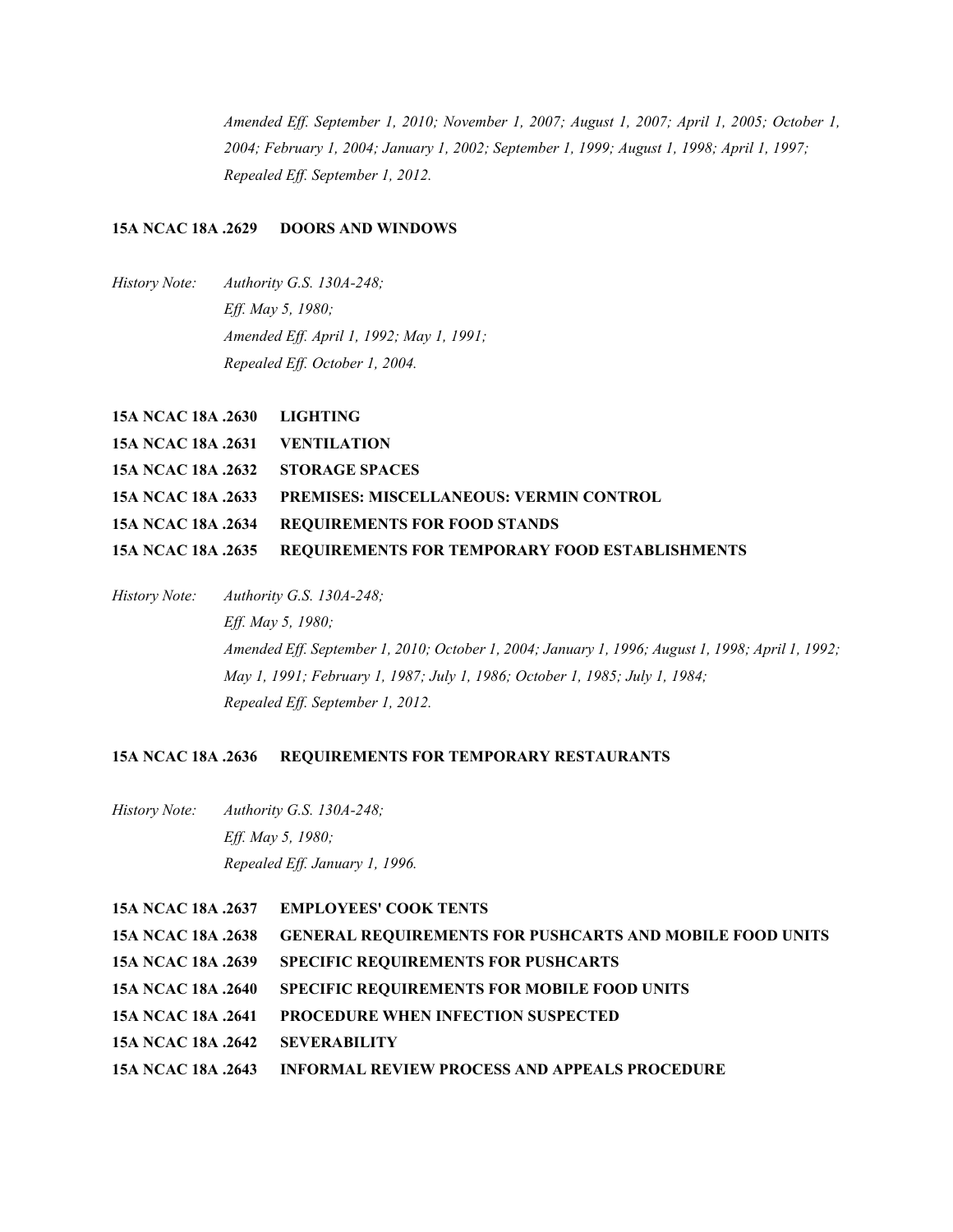*History Note: Authority G.S. 130A-248; Eff. May 5, 1980; Amended Eff. November 1, 2007; August 1, 1998; January 4, 1994; September 1, 1991; May 1, 1991; April 1, 1985; September 22, 1980; Repealed Eff. September 1, 2012.*

## **15A NCAC 18A .2644 REQUIREMENTS FOR CATERED ELDERLY NUTRITION SITES**

*History Note: Authority G.S. 130A-248; Eff. March 1, 1989; Amended Eff. July 1, 1993; Repealed Eff. September 1, 2012.*

## **15A NCAC 18A .2645 REQUIREMENTS FOR LIMITED FOOD SERVICE ESTABLISHMENTS**

*History Note: Authority G.S. 130A-248; Eff. July 1, 1994; Repealed Eff. September 1, 2012.*

## **15A NCAC 18A .2650 GENERAL – ADOPTION BY REFERENCE**

The 2017 Food Code and the accompanying 2017 Food Code Supplement, not including subsequent amendments and editions, established by the U.S. Department of Health and Human Services, Food and Drug Administration (hereinafter referred to as the "Food Code") are hereby incorporated by reference. A copy of the Food Code is available online and free of charge at: www.fda.gov/food/fda-food-code/food-code-2017.

*History Note: Authority G.S. 130A-248; S.L. 2019-129; Eff. September 1, 2012; Readopted Eff. October 1, 2021.*

## **15A NCAC 18A .2651 DEFINITIONS**

The provisions of this Rule make amendments, additions, and deletions to the Food Code incorporated by reference in Rule .2650 of this Section. In Chapter 1, the following apply:

- (1) In Paragraph 1-201.10(B), add: "'Commissary' means a food establishment that services a mobile food unit or a pushcart."
- (2) In Paragraph 1-201.10(B), add: "'Congregate nutrition sites' means food establishments where food preparation is limited to same day service, reheating of time/temperature control for safety food, and operated under the rules of the Division of Aging and Adult Services, N.C. Department of Health and Human Services, which are found in 10A NCAC 05 and 06."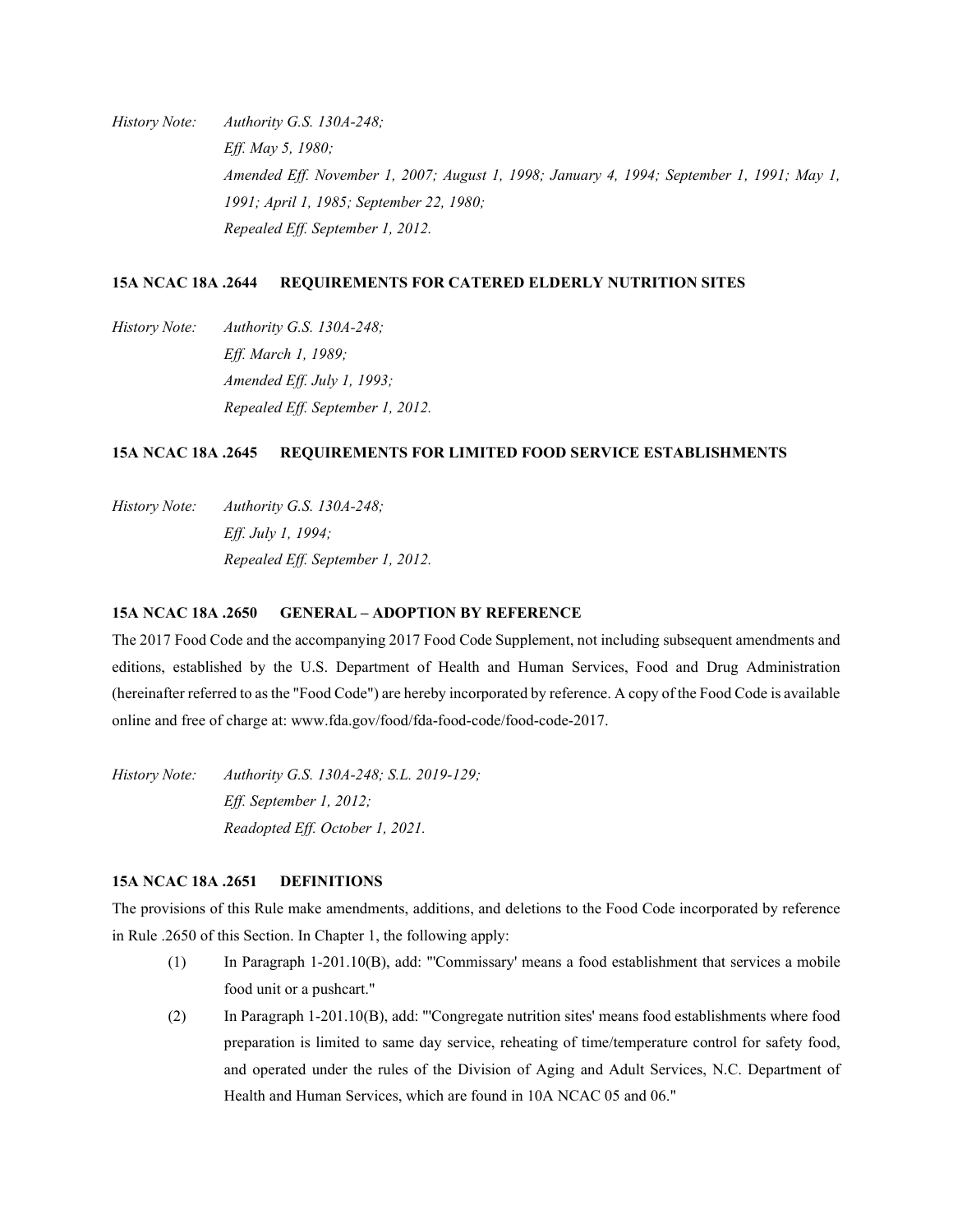- (3) In Paragraph 1-201.10(B), add: "'Department' means the N.C. Department of Health and Human Services."
- (4) In Paragraph 1-201.10(B), amend "Equipment (1)" to read: "means an article that is used in the operation of a food establishment such as a freezer, grinder, hood, ice maker, meat block, mixer, oven, reach-in refrigerator, scale, sink, slicer, stove, table, temperature measuring device for ambient air, or warewashing machine."
- (5) In Paragraph 1-201.10(B), amend "Food establishment (2)(b)" to read: "An operation that is conducted in a mobile, stationary, temporary, or permanent facility or location and where consumption is on or off the premises."
- (6) In Paragraph 1-201.10(B), amend "Food establishment (3)" to read: "'Food establishment' does not include entities exempted as described in G.S. 130A-250."
- (7) In Paragraph 1-201.10(B), add: "'Food stand' means a food establishment that prepares or serves food and that only provides seating facilities as set forth in G.S. 130A-248(a6)."
- (8) In Paragraph 1-201.10(B), add: "'Good repair' means equipment and utensils shall be maintained in a state of repair and condition that meets the requirements specified under Parts 4-1 and 4-2 of the Food Code as amended by Rule .2654."
- (9) In Paragraph 1-201.10(B), amend "Imminent health hazard" to read: "'Imminent health hazard' means an imminent hazard as defined in G.S. 130A-2(3)."
- (10) In Paragraph 1-201.10(B), add: "'Limited food services establishment' means a food establishment as defined in G.S. 130A-247(7)."
- (11) In Paragraph 1-201.10(B), add: "'Local health director' means a local health director as defined in G.S. 130A-2(6)."
- (12) In Paragraph 1-201.10(B), amend "Meat" to read: "'Meat' means the flesh of animals used as food including the dressed flesh of cattle, swine, sheep, or goat, other edible animals, and as defined in G.S. 106-549.15(14), except fish, poultry, and wild game animals as specified under Subparagraphs  $3-201.17(A)(3)$  and  $(4)$ ."
- (13) In Paragraph 1-201.10(B), add: "'Mobile food unit' means a food establishment with no permanent utility connections, except for an onsite electrical connection, that is designed to be moved and vend food and that does not provide seating facilities for customers to use while eating or drinking."
- (14) In Paragraph 1-201.10(B), amend "Person" to read: "'Person' means person as defined in G.S. 130A- $2(7)$ ."
- (15) In Paragraph 1-201.10(B), amend "Poultry (1)" to read: "Any domesticated bird (chickens, turkeys, ducks, geese, guineas, ratites, or squabs), whether live or dead, as defined in 9 CFR 381.1 Poultry Products Inspection Regulations Definitions, Poultry, and G.S. 106-549.51(26); and"
- (16) In Paragraph 1-201.10(B), add: "'Pushcart' means a mobile piece of equipment or vehicle used to vend food."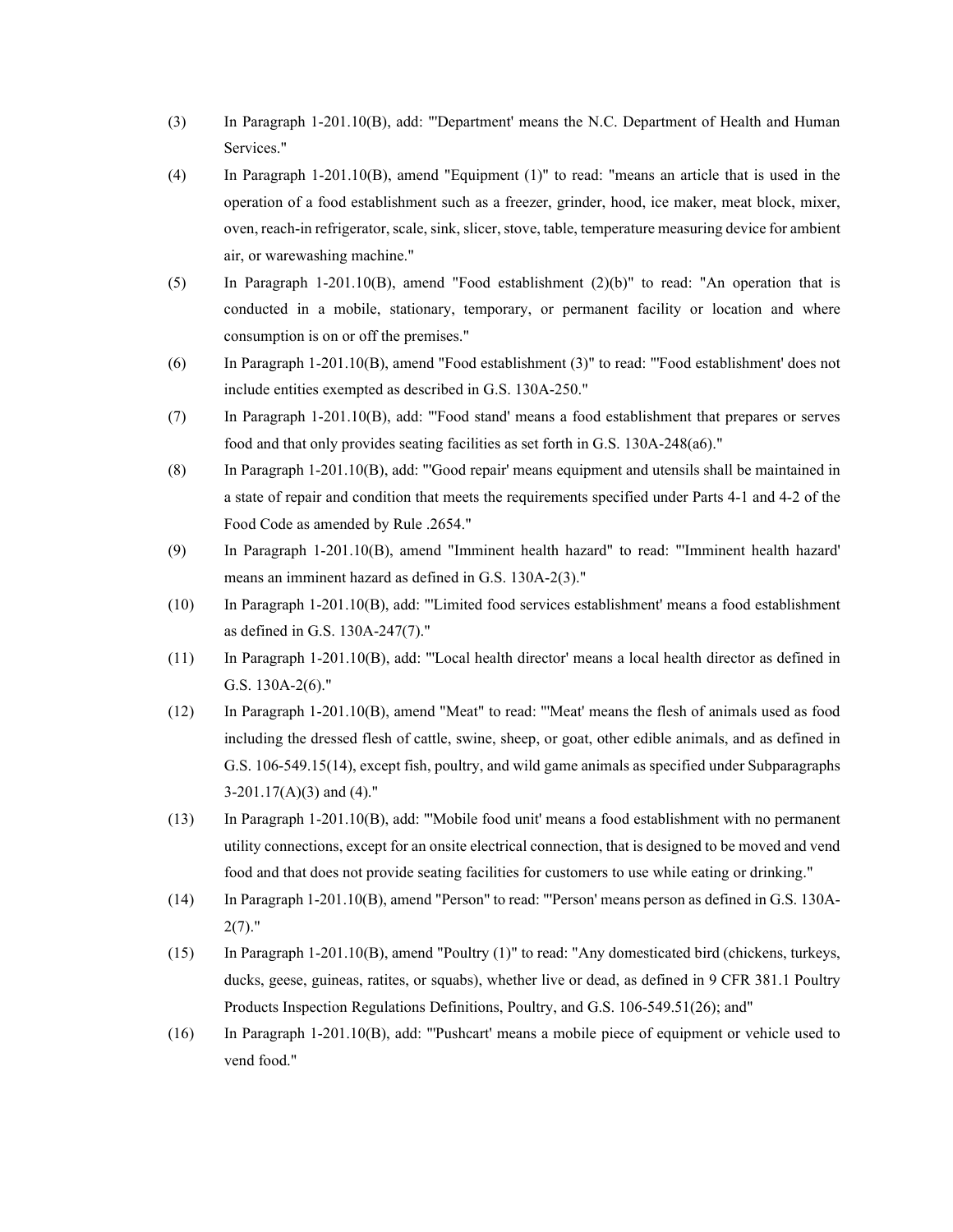- (17) In Paragraph 1-201.10(B), add: "'Registered Environmental Health Specialist' means a Registered Environmental Health Specialist as defined in G.S. 90A-51(2b) and 90A-51(4) and authorized agent of the Department."
- (18) In Paragraph 1-201.10(B), amend "Regulatory Authority" to read: "'Regulatory Authority' means the Department or authorized agent of the Department."
- (19) In Paragraph 1-201.10(B), add: "'Restaurant' means a food establishment that prepares or serves food and provides seating."
- (20) In Paragraph 1-201.10(B), add: "'Supplemental cooking room' means a separate attached or detached structure in that food is cooked on grills, pits, or fireplaces and no other processing occurs."
- (21) In Paragraph 1-201.10(B), amend "Temporary food establishment" to read: "(1) 'Temporary food establishment' means a food establishment as defined in G.S. 130A-247(8). (2) 'Temporary food establishment' does not include domestic yard sales and businesses such as auctions and flea markets."
- (22) In Paragraph 1-201.10(B), add: "'Temporary food establishment commissary' means a food establishment affiliated with a temporary food establishment that prepares food in advance of or offsite from the event. The temporary food establishment commissary permit shall be valid for no more than the time period described in G.S. 130A-247(8) and shall be permitted no more than 7 days prior to commencement of the event. Food establishments that operate in the same location for more than the time period described in G.S. 130A-247(8) per calendar year are not eligible for a temporary food establishment commissary permit. Food shall not be sold from the temporary food establishment commissary. The temporary food establishment commissary shall comply with all temporary food establishment requirements as set forth in the rules at 15A NCAC 18A .2600."
- (23) In Paragraph 1-201.10(B), add: "'Transitional Permit' means as defined at G.S. 130A-248(c). The transitional permit shall expire 180 days after the date of issuance."
- (24) In Paragraph 1-201.10(B), delete the definition of "Vending machine."
- (25) In Paragraph 1-201.10(B), delete the definition of "Vending machine location."

*History Note: Authority G.S. 130A-248; S.L. 2019-129; Eff. September 1, 2012; Pursuant to G.S. 150B-21.3A, rule is necessary without substantive public interest Eff. July 20, 2019; Amended Eff. October 1, 2021.*

#### **15A NCAC 18A .2652 MANAGEMENT AND PERSONNEL**

The provisions of this Rule make amendments, additions, and deletions to the Food Code incorporated by reference in Rule .2650 of this Section. In Chapter 2, the following apply: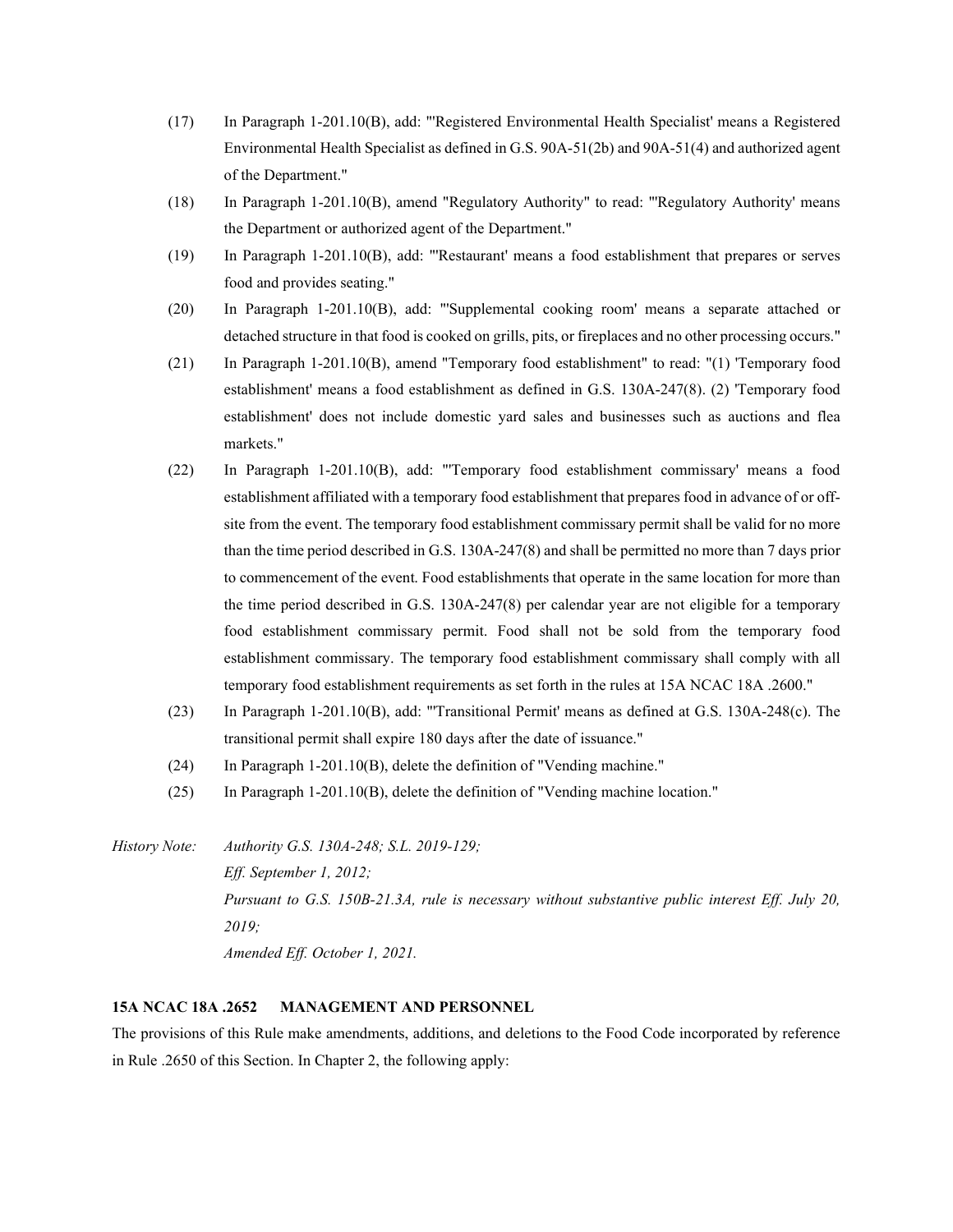- (1) In Paragraph 2-101.11(B), amend to read: "In a food establishment with two or more separately permitted departments that are the legal responsibility of the same permit holder and that are located on the same premises, the permit holder may designate a single person in charge who is present on the premises during all hours of operation, and who is responsible for each separately permitted food establishment on the premises."
- (2) In Paragraph 2-102.11(A), amend to read: "Complying with this code by having no violations of priority items during the current inspection; or"
- (3) In Paragraph 2-102.12(B), amend to read: "This section does not apply to congregate nutrition sites and Risk Category I food establishments as defined in 10A NCAC 46 .0213."

*History Note: Authority G.S. 130A-248; S.L. 2019-129; Eff. September 1, 2012; Pursuant to G.S. 150B-21.3A, rule is necessary without substantive public interest Eff. July 20, 2019; Amended Eff. October 1, 2021.*

#### **15A NCAC 18A .2653 FOOD**

The provisions of this Rule make amendments, additions, and deletions to the Food Code incorporated by reference in Rule .2650 of this Section. In Chapter 3, the following apply:

- (1) In Paragraph 3-201.11(A), add at the end: "Food from food establishments in states adjacent to North Carolina may be sold within North Carolina if the food establishments are under jurisdiction of the local or state enforcement body in that originating state and approved by the regulatory authority in North Carolina in accordance with G.S. 130A-248(b). To determine the extent of compliance with this Code, the regulatory authority shall obtain reports regarding compliance and compliance history from responsible authorities in other jurisdictions where the food establishments are located."
- (2) Delete Section 3-305.13.
- (3) In Section 3-306.12, delete (B).

*History Note: Authority G.S. 130A-248; S.L. 2019-129; Eff. September 1, 2012; Pursuant to G.S. 150B-21.3A, rule is necessary without substantive public interest Eff. July 20, 2019; Amended Eff. October 1, 2021.*

## **15A NCAC 18A .2654 EQUIPMENT, UTENSILS, AND LINENS**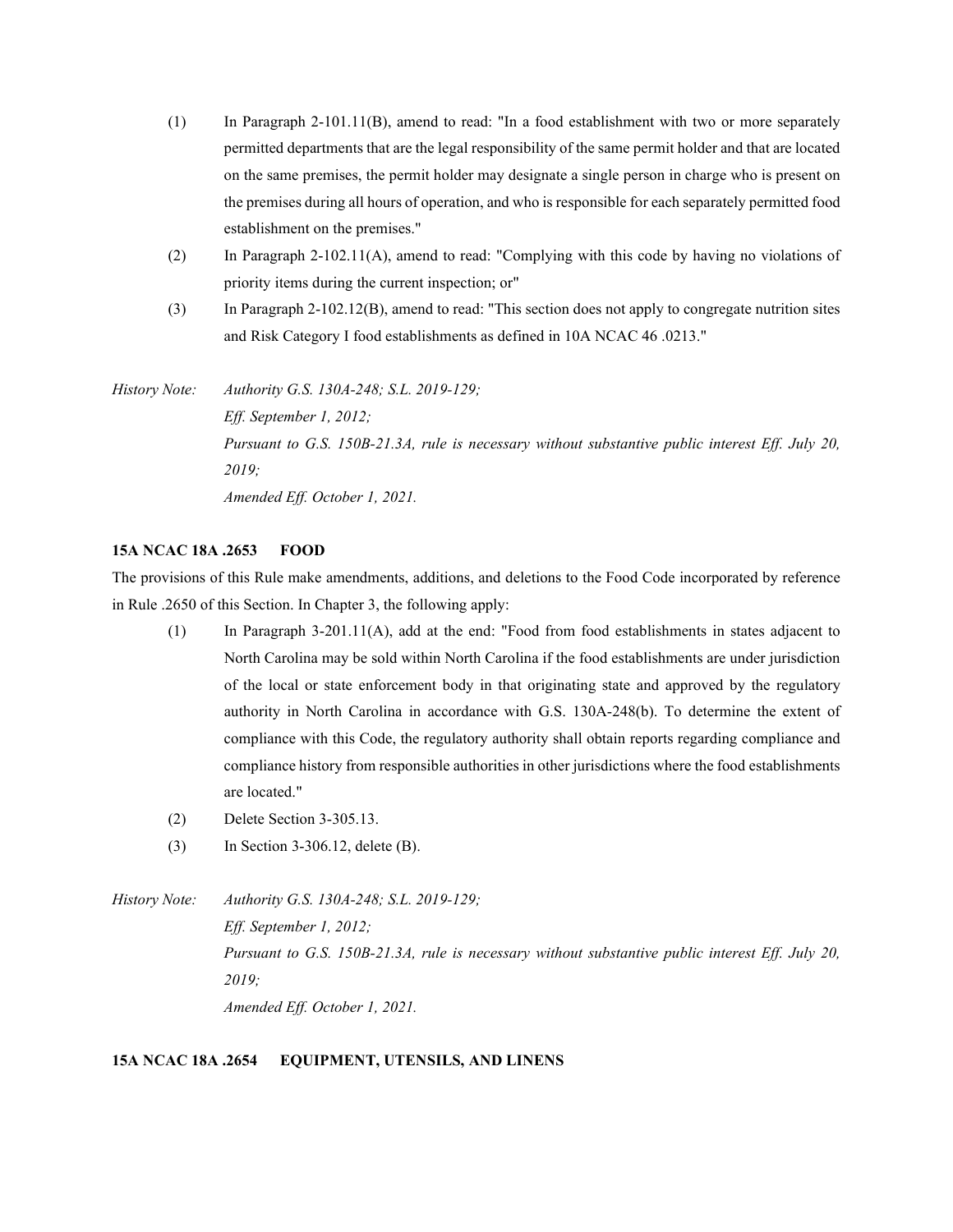The provisions of this Rule make amendments, additions, and deletions to the Food Code incorporated by reference in Rule .2650 of this Section. In Chapter 4, the following apply:

- (1) Delete Sections 4-204.14, 4-204.19, 4-204.111, 4-204.121, and 4-204.123.
- (2) In Section 4-205.10, amend to read: "Except for toasters, mixers, microwave ovens, water heaters, and hoods, food equipment shall be used in accordance with the manufacturer's intended use and certified or classified for sanitation by an American National Standards Institute (ANSI)-accredited certification program. If the equipment is not certified or classified for sanitation, the equipment shall comply with Parts 4-1 and 4-2 of the Food Code as amended by this Rule. Nonabsorbent wooden shelves that are in good repair may be used in dry storage areas."
- (3) In Section 4-301.14, amend to read: "Ventilation hood systems and devices shall prevent grease or condensation from collecting on equipment, walls, and ceilings."
- (4) In Section 4-502.14, amend to read: "Except as permitted under G.S. 130A-248(c3), mollusk and crustacea shells shall not be used more than once as serving containers."

*History Note: Authority G.S. 130A-248; S.L. 2019-129; Eff. September 1, 2012; Pursuant to G.S. 150B-21.3A, rule is necessary without substantive public interest Eff. July 20, 2019; Amended Eff. October 1, 2021.*

## **15A NCAC 18A .2655 WATER, PLUMBING, AND WASTE**

The provisions of this Rule make amendments, additions, and deletions to the Food Code incorporated by reference in Rule .2650 of this Section. In Chapter 5, the following applies:

- (1) In Paragraph 5-202.12(A), change the risk designation from "priority foundation item" to "core item."
- (2) Delete Section 5-501.14.

*History Note: Authority G.S. 130A-248; S.L. 2019-129; Eff. September 1, 2012; Pursuant to G.S. 150B-21.3A, rule is necessary without substantive public interest Eff. July 20, 2019; Amended Eff. October 1, 2021.*

## **15A NCAC 18A .2656 PHYSICAL FACILITIES**

The provisions of this Rule make amendments, additions, and deletions to the Food Code incorporated by reference in Rule .2650 of this Section. In Chapter 6, the following apply:

(1) Delete Section 6-202.17.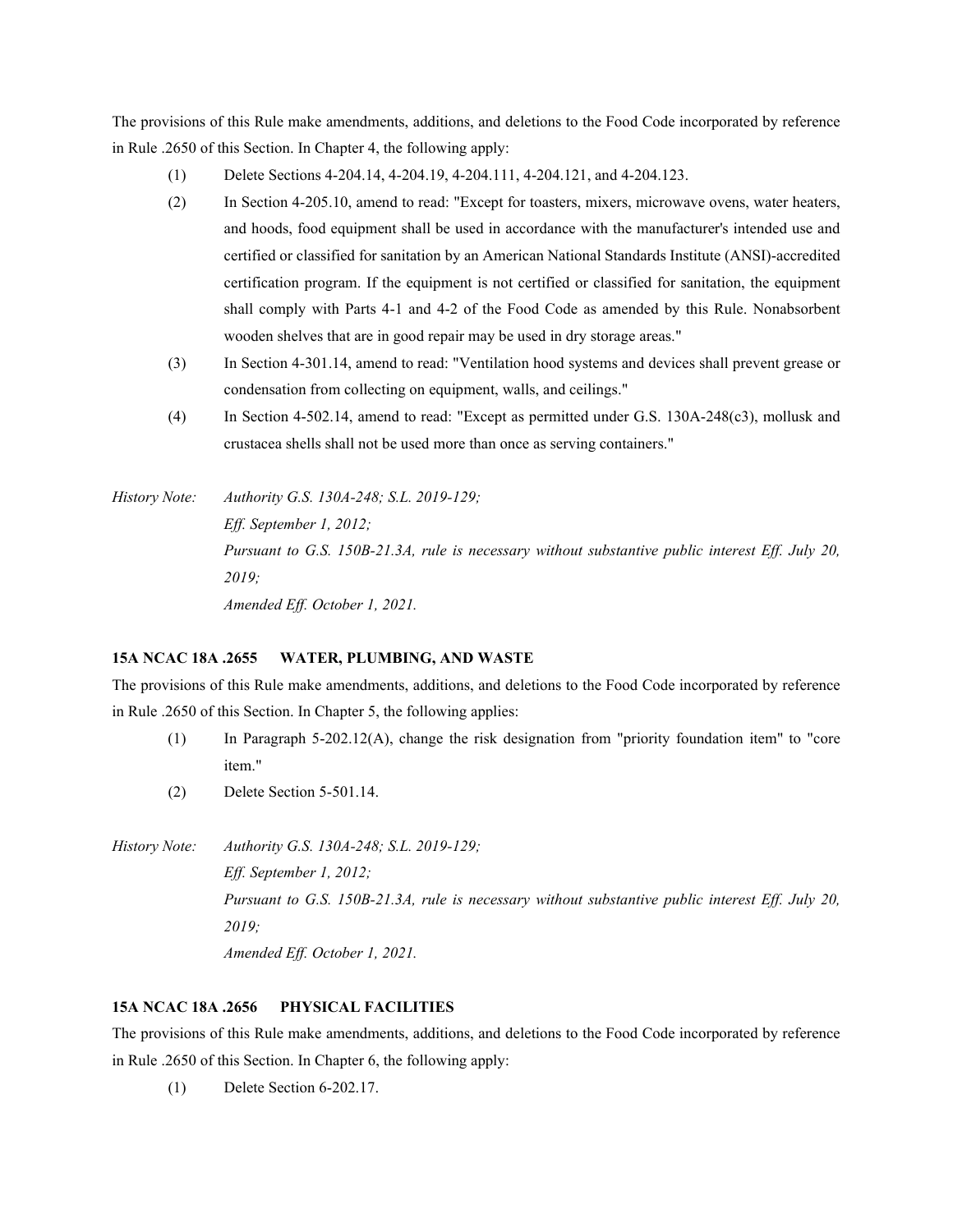- (2) Delete Section 6-202.18.
- (3) In Paragraph  $6-501.115(B)$ , amend to read:
	- "Live animals are allowed in the following situations if the owner or operator does not permit animals to physically contact food, serving dishes, utensils, tableware, linens, unwrapped singleservice and single-use articles or other food service items that may result in contamination of food or food-contact surfaces and does not permit animals to physically contact employees engaged in the preparation or handling of food:
- (1) Fish or crustacea in aquariums or display tanks;
- (2) Patrol dogs accompanying police or security officers in offices and dining, sales, and storage areas; and sentry dogs in outside fenced areas;
- (3) Service animals accompanying persons with disabilities in areas that are not used for food preparation;
- (4) Dogs (Canis lupus familiaris) and cats (Feliscatus) in outdoor dining areas; provided that dogs and cats are physically restrained, and do not pass through any indoor areas of the food establishment. Except for service animals described in Subparagraph (3) of this Paragraph, nothing in this Rule prohibits a food establishment from prohibiting dogs and cats in outdoor dining areas; and
- (5) In areas that are not used for food preparation, storage, sales, display, or dining, in which there are caged animals or animals that are similarly confined, such as in a variety store that sells pets or a tourist park that displays animals."
- *History Note: Authority G.S. 130A-248; S.L. 2011-394, Section 15(a); Eff. September 1, 2012; Pursuant to G.S. 150B-21.3A, rule is necessary without substantive public interest Eff. July 20, 2019.*

#### **15A NCAC 18A .2657 POISONOUS OR TOXIC MATERIALS**

The provisions of this Rule make amendments, additions, and deletions to the Food Code incorporated by reference in Rule .2650 of this Section. In Chapter 7, the following apply:

- (1) In Section 7-101.11, add at the end: "Only those pesticides that have been registered with the EPA and with the N.C. Department of Agriculture and Consumer Services shall be used. If the manufacturer's label is missing from a pesticide container, the container shall be identified with the manufacturer's product brand name, percentage of each active ingredient, and EPA registration number."
- (2) In Section 7-203.11, add at the end: "Sanitizing solutions shall not be stored in or dispensed from containers previously containing other poisonous or toxic materials."

*History Note: Authority G.S. 130A-248; S.L. 2011-394, Section 15(a);*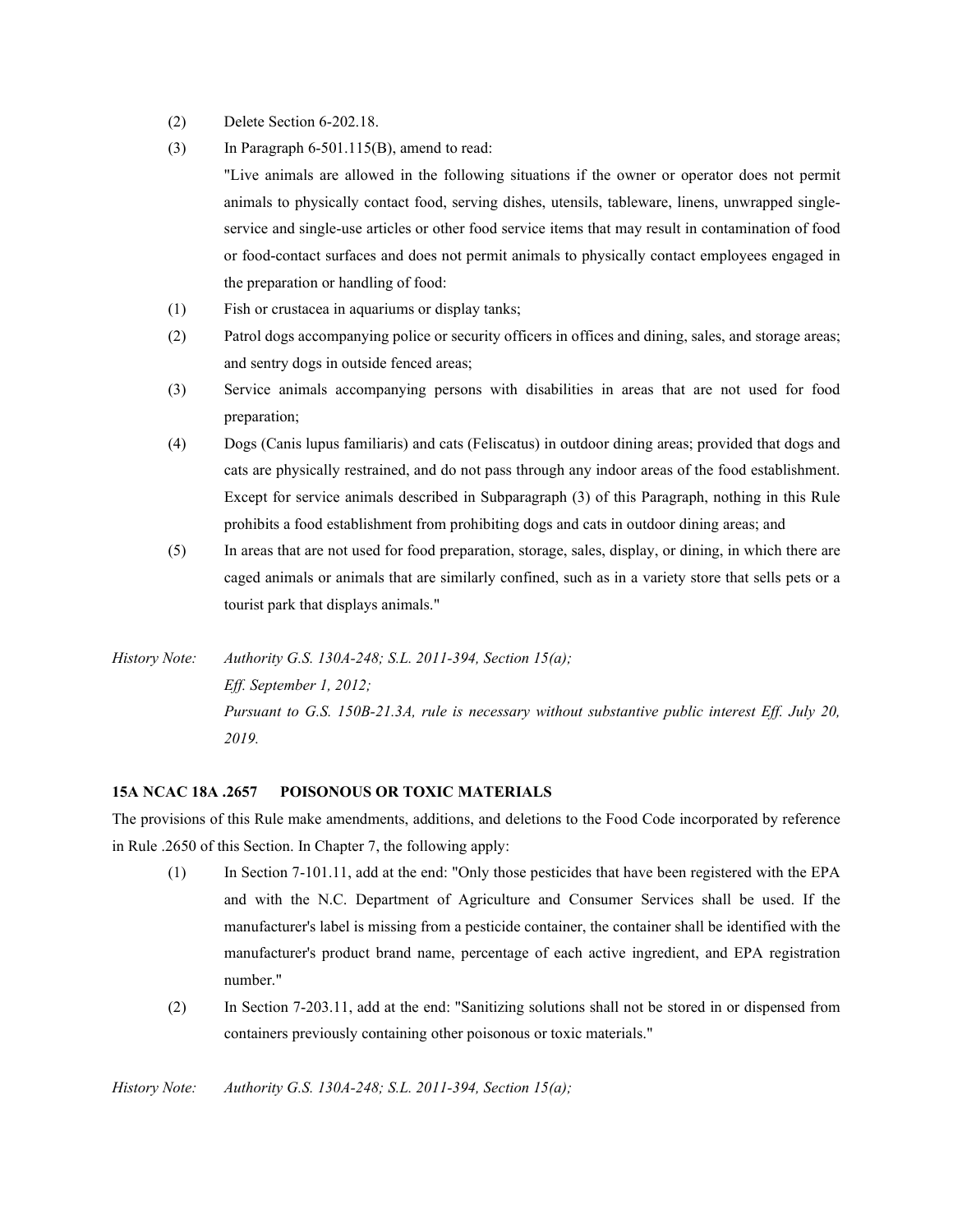*Eff. September 1, 2012; Pursuant to G.S. 150B-21.3A, rule is necessary without substantive public interest Eff. July 20, 2019.*

#### **15A NCAC 18A .2658 COMPLIANCE AND ENFORCEMENT**

The provisions of this Rule make amendments, additions, and deletions to the Food Code incorporated by reference in Rule .2650 of this Section. In Chapter 8, the following apply:

- (1) In Section 8-103.10, add the following to the end: "Variance requests shall be submitted to a committee including a food scientist and representatives from industry and state and local public health agencies appointed by the Department."
- (2) In Section 8-201.11, add the following to the beginning: "Plans drawn to scale for franchised or chain food establishments shall be submitted for review and approval to the Environmental Health Services Branch, N.C. Division of Public Health. Plans drawn to scale for independent food establishments shall be submitted for review and approval to the local health department."
- (3) In Paragraph 8-201.12(A), amend to read: "Intended menu and plan review application;"
- (4) In Paragraph 8-302.14(G), amend to read: "A statement signed by the applicant that attests to the accuracy of the information provided in the application."
- (5) In Paragraph 8-302.14(G), delete (1) and (2).
- (6) In Section 8-303.20, delete "Permit Renewal" from the heading.
- (7) In Section 8-303.20, amend to read: "As applicable, the regulatory authority may issue a permit in accordance with 15A NCAC 18A .2659, to a new owner of an existing food establishment after an application is submitted, reviewed, and approved, and an inspection shows that the establishment is in compliance with this Code. If the establishment is not in compliance with the Code, a transitional permit may be issued in accordance with G.S. 130A-248 (b) and (c) and Rule .2659(b)."
- (8) Delete Section 8-304.10.
- (9) Delete Paragraph 8-304.11(A).
- (10) Delete Section 8-304.20.
- (11) In Section 8-401.10, delete (A) and replace with: "The regulatory authority shall inspect a food establishment in accordance with 10A NCAC 46 .0213."
- (12) In Section 8-401.10, delete (B) and (C).
- (13) Delete Section 8-401.20.
- (14) Delete Section 8-402.10.
- (15) In Subparagraph 8-402.20(A)(1), amend to read: "The permit holder shall allow access to the regulatory authority as specified under Section 8-402.11 of the Code and G.S. 130A-17 and 130A-249."
- (16) In Subparagraph 8-402.20(A)(3), amend to read: "If access is denied, an administrative warrant may be obtained according to G.S. 15-27.2."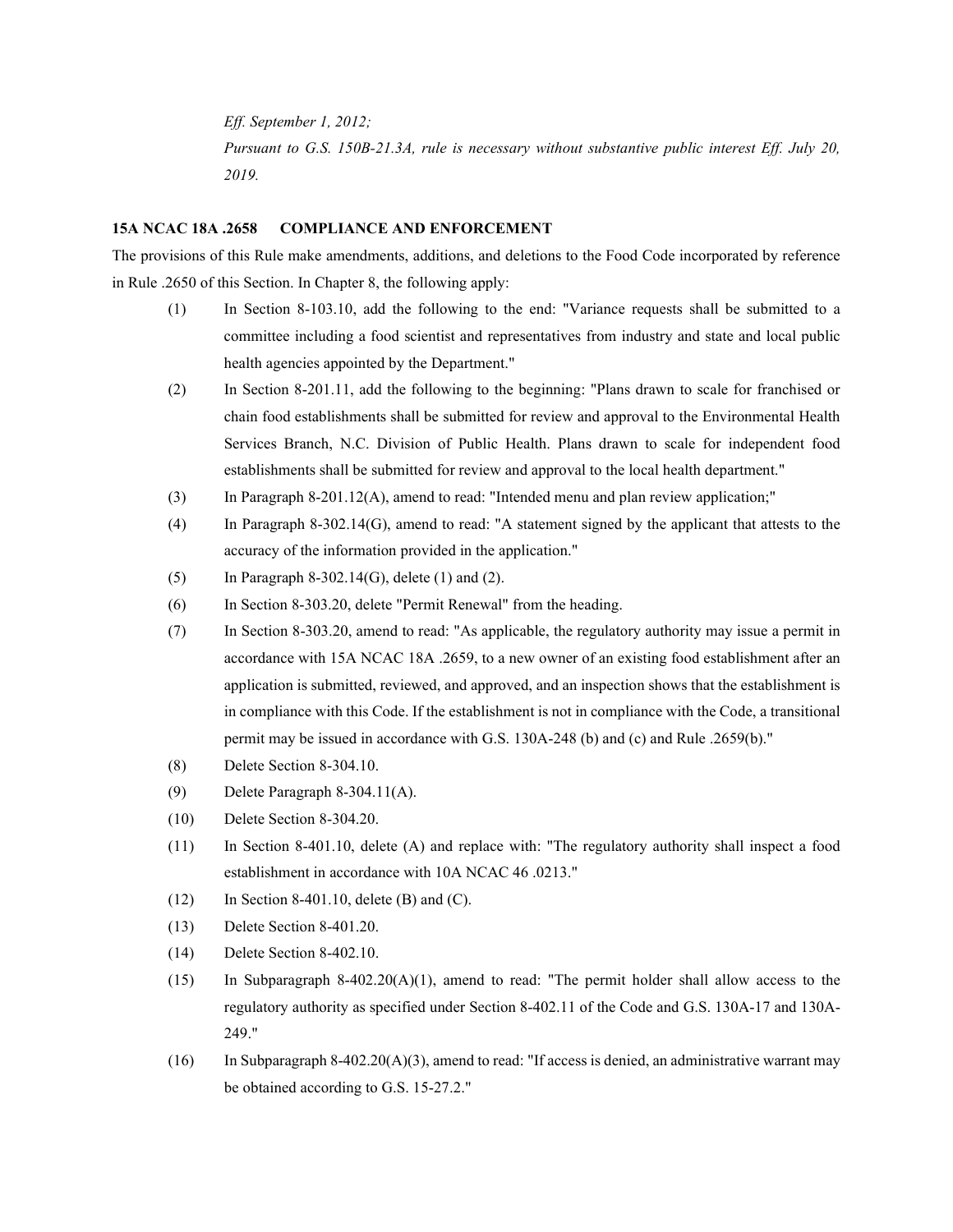- (17) In Section 8-402.40, amend heading to read: "Administrative Warrant to Gain Access."
- (18) In Section 8-402.40, amend to read: "If denied access to a food establishment for an authorized purpose and after complying with Section 8-402.20 of the Food Code as amended by Rule .2658, the regulatory authority may issue, or apply for the issuance of, an administrative warrant to gain access as provided by G.S. 15-27.2."
- (19) In Section 8-403.20, delete the reference to Section 8-406.11.
- (20) Delete Section 8-406.11.
- (21) Delete Subpart 8-501.

*History Note: Authority G.S. 130A-248; S.L. 2011-394, Section 15(a); Eff. September 1, 2012; Pursuant to G.S. 150B-21.3A, rule is necessary without substantive public interest Eff. July 20, 2019.*

## **15A NCAC 18A .2659 PERMITS**

(a) No permit for a food establishment shall be issued to a person until an evaluation by the regulatory authority shows that the establishment complies with this Section. However, the regulatory authority shall allow a period of 210 days after the date of issuance to comply with the certified food protection manager requirements in Sections 2-102.11 and 2-102.12 of the Food Code as amended by Rule .2652 of this Section.

(b) Upon transfer of ownership of an existing food establishment, the regulatory authority shall complete an evaluation. If the establishment satisfies all the requirements of the rules, a permit shall be issued. If the establishment does not satisfy all the requirements of the rules, a permit shall not be issued. A transitional permit shall be issued if the regulatory authority determines that the noncompliant items are construction or equipment problems that do not represent a threat to public health or no certified food protection manager is on the premises. The transitional permit shall expire 180 days after the date of issuance unless suspended or revoked before that date and shall not be renewed. Upon expiration of the transitional permit, the permit holder shall have corrected the noncompliant items and obtained a permit or the food establishment shall not continue to operate.

(c) The regulatory authority shall impose conditions on the issuance of a permit or transitional permit if necessary to ensure that a food establishment remains in compliance with this Section. Conditions may be specified for one or more of the following areas:

- (1) The number of seats or consumers served.
- (2) The categories of food served.
- (3) Time schedules in completing minor construction items.
- (4) Modification or maintenance of water supplies.
- (5) Use of facilities for more than one purpose.
- (6) Continuation of contractual arrangements upon which basis the permit was issued.
- (7) Submission and approval of plans for renovation.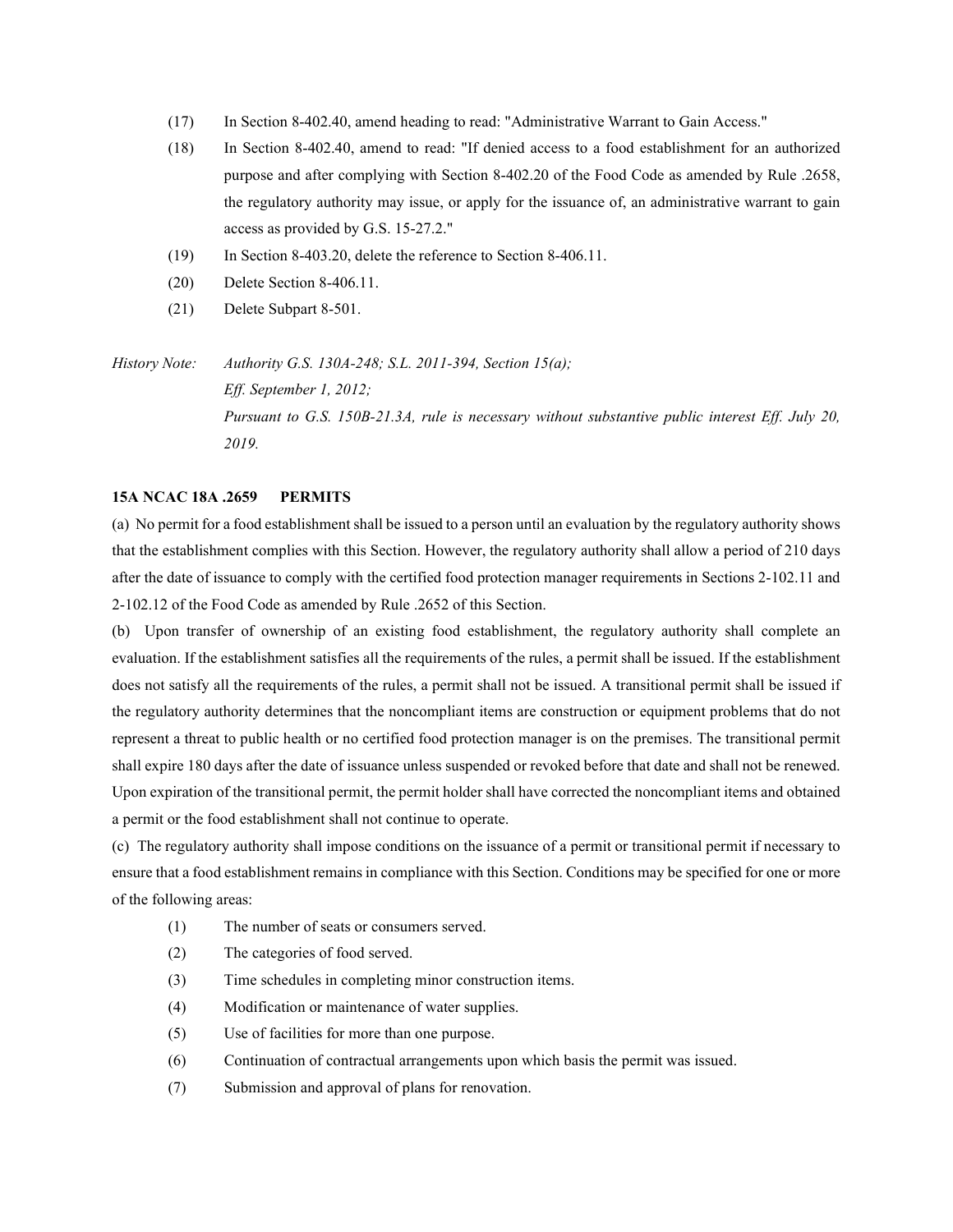(8) Any other areas necessary for a food establishment to remain in compliance with this Section.

(d) If a permit or transitional permit has been suspended, the suspension shall be lifted if the regulatory authority has evaluated the food establishment and found that the violations causing the suspension have been corrected. If a permit or transitional permit has been revoked, a new permit shall be issued only after the regulatory authority has evaluated the food establishment and found it to comply with all applicable rules. The evaluations shall be conducted within 15 days after the request is made by the permit holder.

*History Note: Authority G.S. 130A-248; S.L. 2011-394, Section 15(a); Eff. September 1, 2012; Pursuant to G.S. 150B-21.3A, rule is necessary without substantive public interest Eff. July 20, 2019.*

#### **15A NCAC 18A .2660 PUBLIC DISPLAY OF GRADE CARDS**

(a) Upon initial inspection of a food establishment or if a renovation or other change in the establishment makes the grade card inconspicuous, the regulatory authority shall designate the location for posting the grade card. The grade card shall be located in a conspicuous place where it may be readily observed by the public upon entering the food establishment. If the person in charge of the food establishment objects to the location designated by the regulatory authority then the person in charge may suggest an alternative location which meets the criteria of this Rule.

(b) When an inspection of a food establishment is made, the regulatory authority shall remove the existing grade card, issue a new grade card, and post the new grade card in the same location where the grade card was previously posted as long as that location remains conspicuous. The person in charge of the food establishment shall keep the grade card posted at the designated location at all times. The grade card may be posted in another location which meets the criteria of this Rule if agreed upon by the person in charge and the regulatory authority.

(c) On a mobile food unit and pushcart, the grade card shall be located where it is visible to the public when purchasing food. The grade card shall be maintained on the mobile food unit and pushcart and may be removed during transport to operating locations and the person in charge shall repost the grade card in the original location prior to commencing operation.

*History Note: Authority G.S. 130A-248; S.L. 2011-394, Section 15(a); Eff. September 1, 2012; Pursuant to G.S. 150B-21.3A, rule is necessary without substantive public interest Eff. July 20, 2019.*

#### **15A NCAC 18A .2661 INSPECTIONS AND REINSPECTIONS**

(a) Upon entry into a food establishment for an inspection or reinspection, the regulatory authority shall provide identification and the purpose in visiting that establishment. The regulatory authority shall inquire as to the identity of the person in charge and invite the person in charge to accompany the regulatory authority during the inspection. If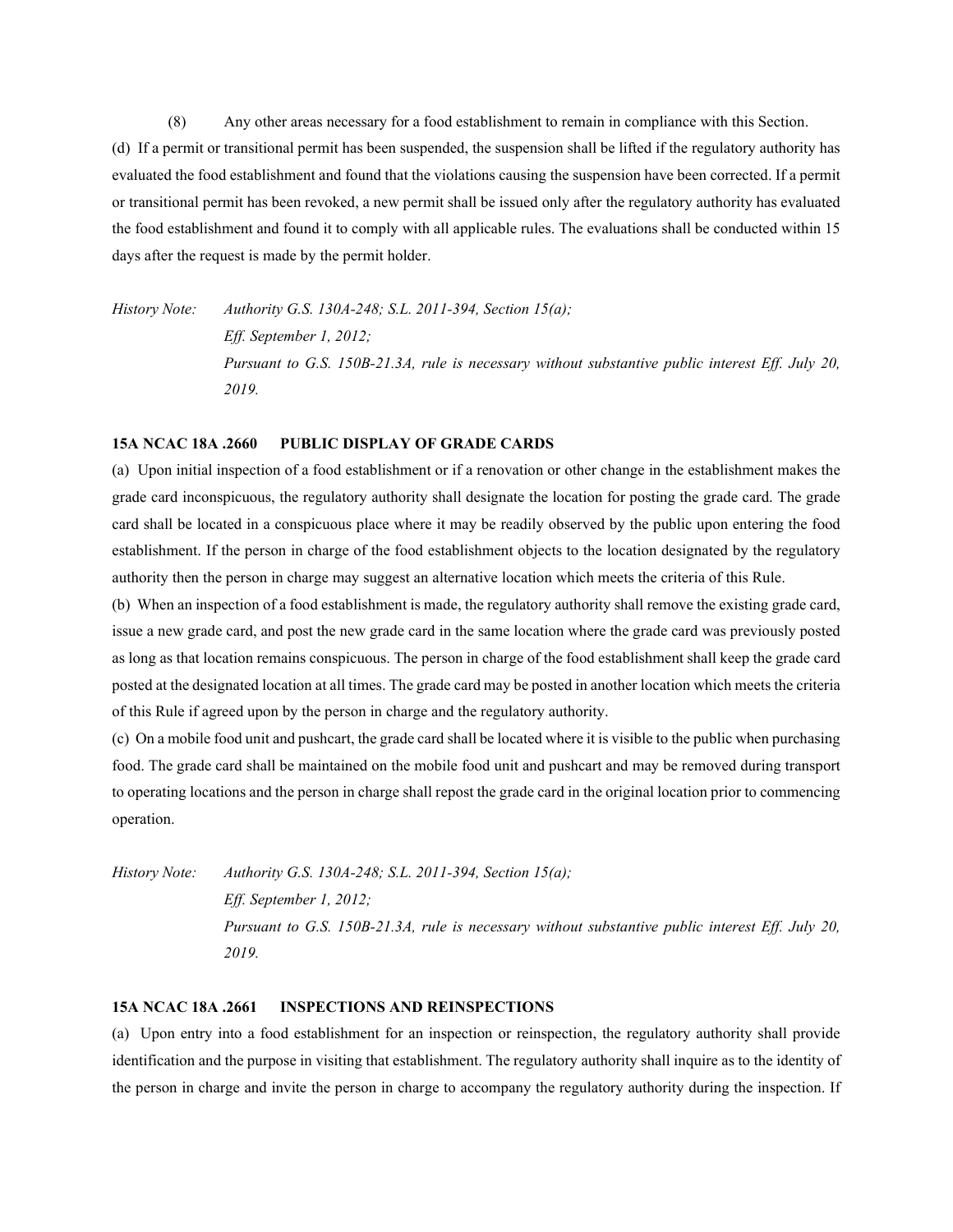no employee is identified as the person in charge, the regulatory authority shall invite an employee to accompany the regulatory authority on the inspection. Following the inspection, the regulatory authority shall offer to review the results of the inspection with the person in charge or employee, as applicable.

(b) The grading of food establishments shall be conducted using an inspection form furnished by the regulatory authority. The form shall provide for the following information:

- (1) the name and mailing address of the food establishment;
- (2) the name of the permit holder;
- (3) the permit status and score given;
- (4) standards of construction and operation as listed in .2651 through .2677 of this Section;
- (5) an explanation for all points deducted;
- (6) the signature of the regulatory authority; and
- (7) the date.

(c) The grading of food establishments shall be based on the standards of operation and construction as set forth in Rules .2650 through .2676 of this Section.

(d) The Food Establishment Inspection form shall be used to document points assessed for violation of the rules of this Section as follows:

- (1) Violation of Chapter 2 of the Food Code as amended by Rule .2652 of this Section related to person in charge present, demonstration of knowledge, or performance of duties shall equal no more than 1 point.
- (2) Violation of Chapter 2 of the Food Code as amended by Rule .2652 of this Section related to the person in charge being a certified food protection manager by having certification from an accredited program shall equal no more than 1 point.
- (3) Violation of Chapter 2 of the Food Code as amended by Rule .2652 of this Section related to management awareness, policy present, and allergy awareness shall equal no more than 2 points.
- (4) Violation of Chapter 2 of the Food Code as amended by Rule .2652 of this Section related to proper use of reporting, restriction, and exclusion shall equal no more than 3 points.
- (5) Violation of Chapter 2 of the Food Code as amended by Rule .2652 of this Section related to procedures responding to vomiting and diarrheal events shall equal no more than 1 point.
- (6) Violation of Chapters 2 and 3 of the Food Code as amended by Rules .2652 and .2653 of this Section related to proper employee eating, tasting, drinking, or tobacco use shall equal no more than 1 point.
- (7) Violation of Chapter 2 of the Food Code as amended by Rule .2652 of this Section related to no discharge from eyes, nose, and mouth shall equal no more than 1 point.
- (8) Violation of Chapter 2 of the Food Code as amended by Rule .2652 of this Section related to hands clean and properly washed shall equal no more than 4 points.
- (9) Violation of Chapter 3 of the Food Code as amended by Rule .2653 of this Section related to no bare hand contact with ready-to-eat food or approved alternate method properly followed shall equal no more than 4 points.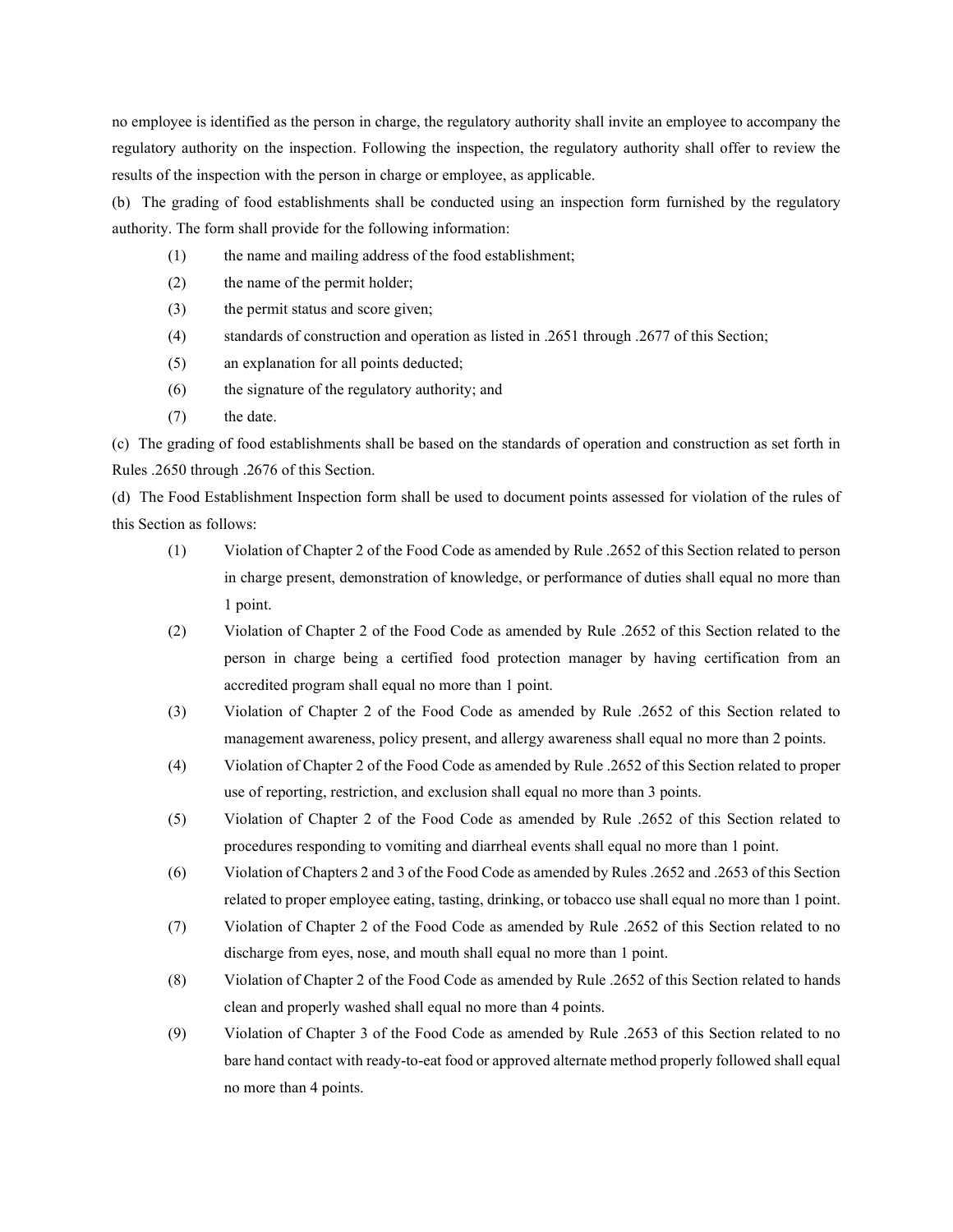- (10) Violation of Chapters 5 and 6 of the Food Code as amended by Rules .2655 and .2656 of this Section related to handwashing facilities supplied and accessible shall equal no more than 2 points.
- (11) Violation of Chapters 3 and 5 of the Food Code as amended by Rules .2653 and .2655 of this Section related to food obtained from an approved source shall equal no more than 2 points.
- (12) Violation of Chapter 3 of the Food Code as amended by Rule .2653 of this Section related to food received at proper temperature shall equal no more than 2 points.
- (13) Violation of Chapter 3 of the Food Code as amended by Rule .2653 of this Section related to food in good condition, safe, and unadulterated shall equal no more than 2 points.
- (14) Violation of Chapter 3 of the Food Code as amended by Rule .2653 of this Section related to required records available, shellstock tags, and parasite destruction shall equal no more than 2 points.
- (15) Violation of Chapter 3 of the Food Code as amended by Rule .2653 of this Section related to food separated and protected shall equal no more than 3 points.
- (16) Violation of Chapter 4 of the Food Code as amended by Rule .2654 of this Section related to foodcontact surfaces cleaned and sanitized shall equal no more than 3 points.
- (17) Violation of Chapter 3 of the Food Code as amended by Rule .2653 of this Section related to disposition of returned, previously served, reconditioned, and unsafe food shall equal no more than 2 points.
- (18) Violation of Chapter 3 of the Food Code as amended by Rule .2653 of this Section related to cooking time and temperatures shall equal no more than 3 points.
- (19) Violation of Chapter 3 of the Food Code as amended by Rule .2653 of this Section related to reheating for hot holding shall equal no more than 3 points.
- (20) Violation of Chapter 3 of the Food Code as amended by Rule .2653 of this Section related to cooling time and temperatures shall equal no more than 3 points.
- (21) Violation of Chapter 3 of the Food Code as amended by Rule .2653 of this Section related to hot holding temperatures shall equal no more than 3 points.
- (22) Violation of Chapter 3 of the Food Code as amended by Rule .2653 of this Section related to cold holding temperatures shall equal no more than 3 points.
- (23) Violation of Chapter 3 of the Food Code as amended by Rule .2653 of this Section related to date marking and disposition shall equal no more than 3 points.
- (24) Violation of Chapter 3 of the Food Code as amended by Rule .2653 of this Section related to time as a public health control procedures and records shall equal no more than 3 points.
- (25) Violation of Chapter 3 of the Food Code as amended by Rule .2653 of this Section related to consumer advisory provided for raw or undercooked foods shall equal no more than 1 point.
- (26) Violation of Chapter 3 of the Food Code as amended by Rule .2653 of this Section related to pasteurized foods used and prohibited foods not offered shall equal no more than 3 points.
- (27) Violation of Chapter 3 of the Food Code as amended by Rule .2653 of this Section related to food additives approved and properly used shall equal no more than 1 point.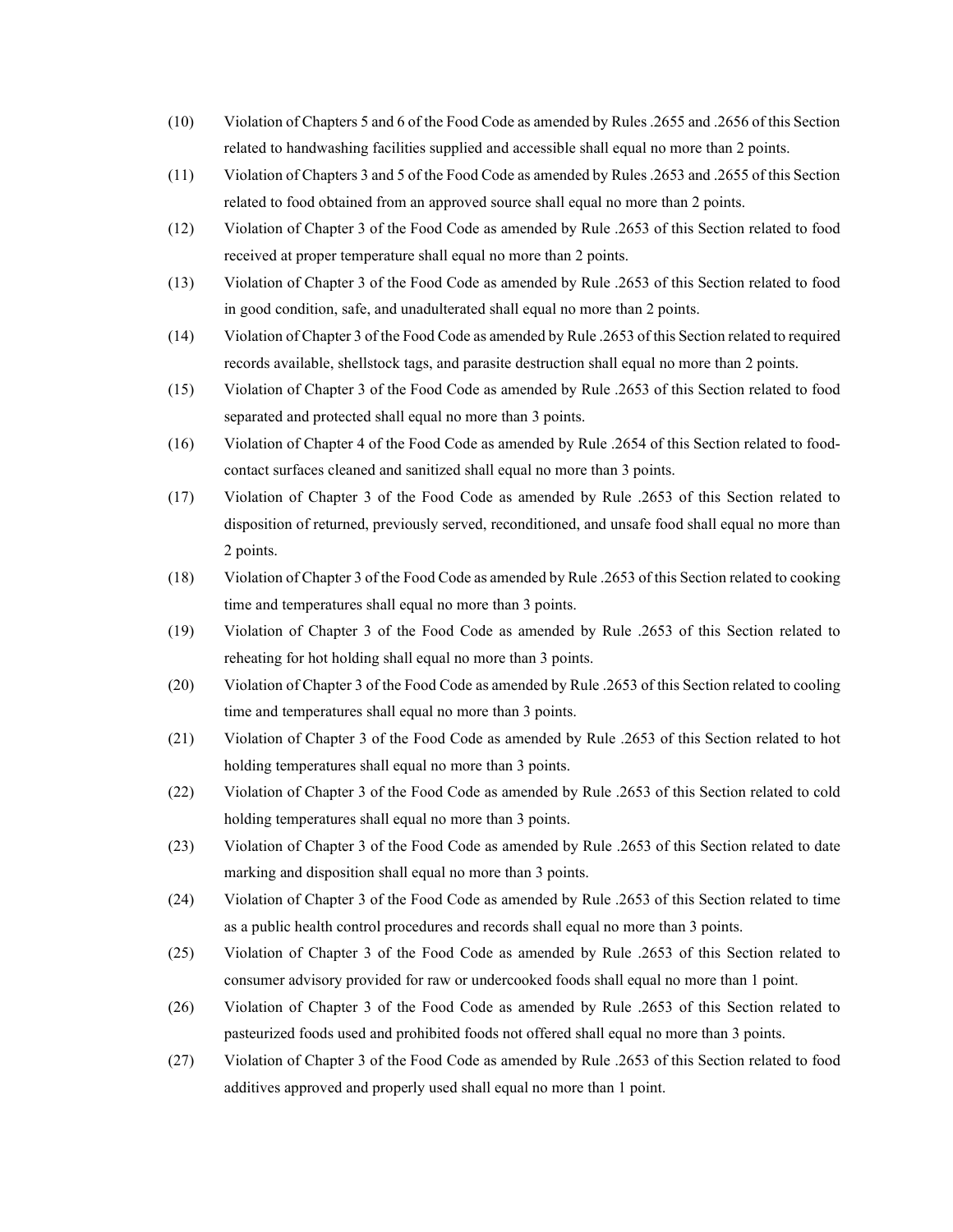- (28) Violation of Chapter 7 of the Food Code as amended by Rule .2657 of this Section related to toxic substances properly identified, stored, and used shall equal no more than 2 points.
- (29) Violation of Chapters 3, 4 and 8 of the Food Code as amended by Rules .2653, .2654, and .2658 of this Section related to compliance with variance, specialized process, and HACCP plan shall equal no more than 2 points.
- (30) Violation of Chapter 3 of the Food Code as amended by Rule .2653 of this Section related to pasteurized eggs used where required shall equal no more than 1 point.
- (31) Violation of Chapters 3 and 5 of the Food Code as amended by Rules .2653 and .2655 of this Section related to water from an approved source shall equal no more than 2 points.
- (32) Violation of Chapter 8 of the Food Code as amended by Rule .2658 of this Section related to variance obtained for specialized processing methods shall equal no more than 2 points.
- (33) Violation of Chapters 3 and 4 of the Food Code as amended by Rules .2653 and .2654 of this Section related to proper cooling methods used or adequate equipment for temperature control shall equal no more than 1 point.
- (34) Violation of Chapter 3 of the Food Code as amended by Rule .2653 of this Section related to plant food properly cooked for hot holding shall equal no more than 1 point.
- (35) Violation of Chapter 3 of the Food Code as amended by Rule .2653 of this Section related to approved thawing methods used shall equal no more than 1 point.
- (36) Violation of Chapter 4 of the Food Code as amended by Rule .2654 of this Section related to thermometers provided and accurate shall equal no more than 1 point.
- (37) Violation of Chapter 3 of the Food Code as amended by Rule .2653 of this Section related to food properly labeled or original container shall equal no more than 2 points.
- (38) Violation of Chapters 2 and 6 of the Food Code as amended by Rules .2652 and .2656 of this Section related to insects and rodents not present or no unauthorized animals or persons shall equal no more than 2 points.
- (39) Violation of Chapters 3 and 6 of the Food Code as amended by Rules .2653 and .2656 of this Section related to contamination prevented during food preparation, storage, and display shall equal no more than 2 points.
- (40) Violation of Chapter 2 of the Food Code as amended by Rule .2652 of this Section related to personal cleanliness shall equal no more than 1 point.
- (41) Violation of Chapters 3 and 4 of the Food Code as amended by Rules .2653 and .2654 of this Section related to wiping cloths properly used and stored shall equal no more than 1 point.
- (42) Violation of Chapters 3 and 7 of the Food Code as amended by Rules .2653 and .2657 of this Section related to washing fruits and vegetables shall equal no more than 1 point.
- (43) Violation of Chapter 3 of the Food Code as amended by Rule .2653 of this Section related to in-use utensils properly stored shall equal no more than 1 point.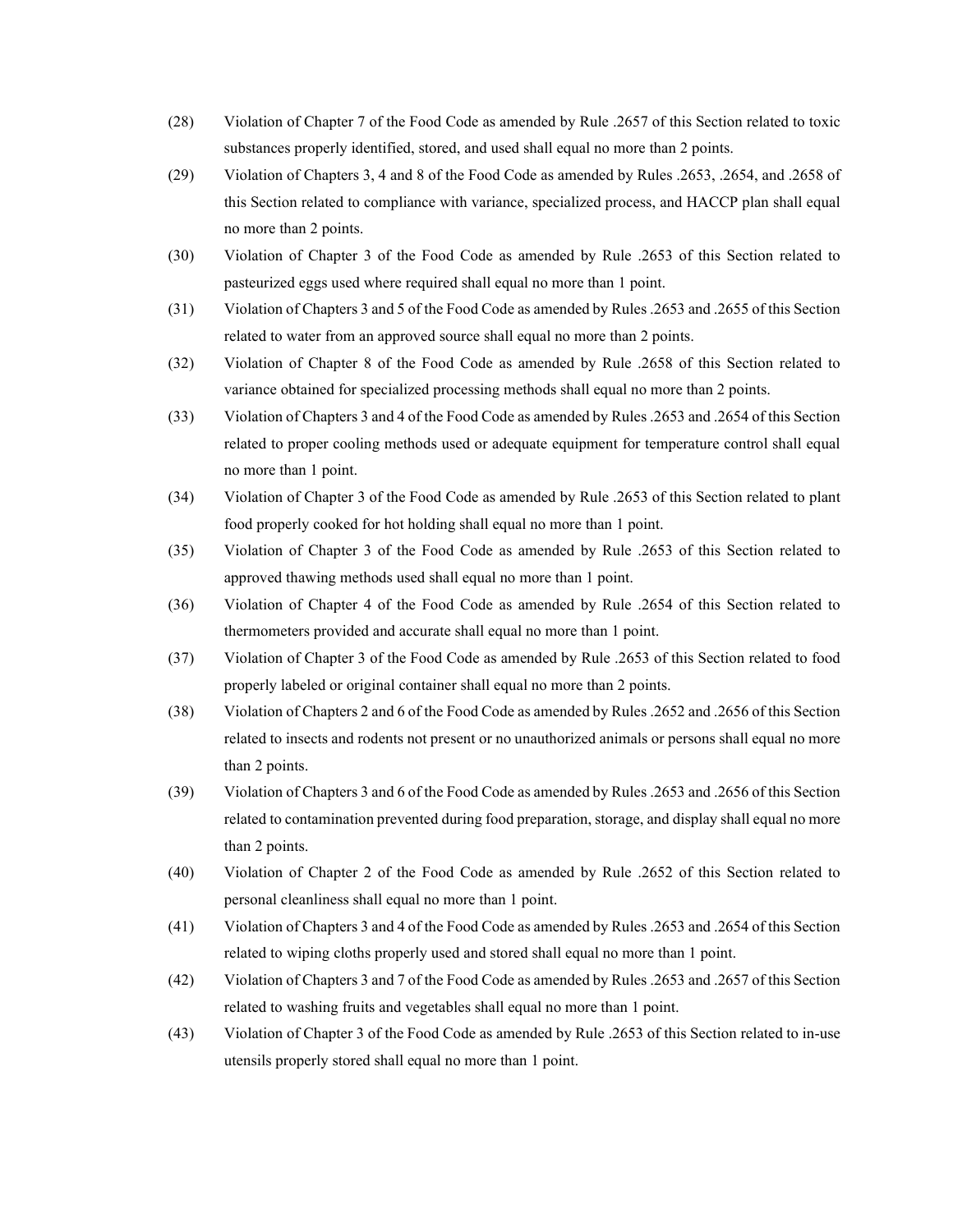- (44) Violation of Chapter 4 of the Food Code as amended by Rule .2654 of this Section related to utensils, equipment, and linens properly stored, dried and handled shall equal no more than 1 point.
- (45) Violation of Chapter 4 of the Food Code as amended by Rule .2654 of this Section related to singleuse and single-service articles properly stored and used shall equal no more than 1 point.
- (46) Violation of Chapter 3 of the Food Code as amended by Rule .2653 of this Section related to gloves used properly shall equal no more than 1 point.
- (47) Violation of Chapters 3 and 4 of the Food Code as amended by Rules .2653 and .2654 of this Section related to equipment, food and non-food contact surfaces approved, cleanable, properly designed, constructed and used shall equal no more than 1 point.
- (48) Violation of Chapter 4 of the Food Code as amended by Rule .2654 of this Section related to warewashing facilities installed, maintained, used, and test strips shall equal no more than 1 point.
- (49) Violation of Chapter 4 of the Food Code as amended by Rule.2654 of this Section related to nonfood contact surfaces clean shall equal no more than 1 point.
- (50) Violation of Chapter 5 of the Food Code as amended by Rule .2655 of this Section related to hot and cold water available and adequate pressure shall equal no more than 1 point.
- (51) Violation of Chapter 5 of the Food Code as amended by Rule .2655 of this Section related to plumbing installed and proper backflow devices shall equal no more than 2 points.
- (52) Violation of Chapter 5 of the Food Code as amended by Rule .2655 of this Section related to sewage and wastewater properly disposed shall equal no more than 2 points.
- (53) Violation of Chapters 5 and 6 of the Food Code as amended by Rules .2655 and .2656 of this Section related to toilet facilities properly constructed, supplied, and cleaned shall equal no more than 1 point.
- (54) Violation of Chapters 5 and 6 of the Food Code as amended by Rules .2655 and .2656 of this Section related to garbage and refuse properly disposed and facilities maintained shall equal no more than 1 point.
- (55) Violation of Chapters 4 and 6 of the Food Code as amended by Rules .2654 and .2656 of this Section related to physical facilities installed, maintained, and clean shall equal no more than 1 point.
- (56) Violation of Chapters 4 and 6 of the Food Code as amended by Rules .2654 and .2656 of this Section related to meets ventilation and lighting requirements and designated areas used shall equal no more than 1 point.

(e) In filling out the inspection form, points may be deducted only once for a single occurrence or condition existing within or outside of the food establishment. Deductions shall be based on actual violations of the rules of this Section observed during the inspection. The regulatory authority shall take zero, one-half, or a full deduction of points depending upon the severity or the recurring nature of the core item violations. Priority items or priority foundation items may be corrected during the inspection and no more than one-half of the total point value shall be deducted when the violation meets the following criteria: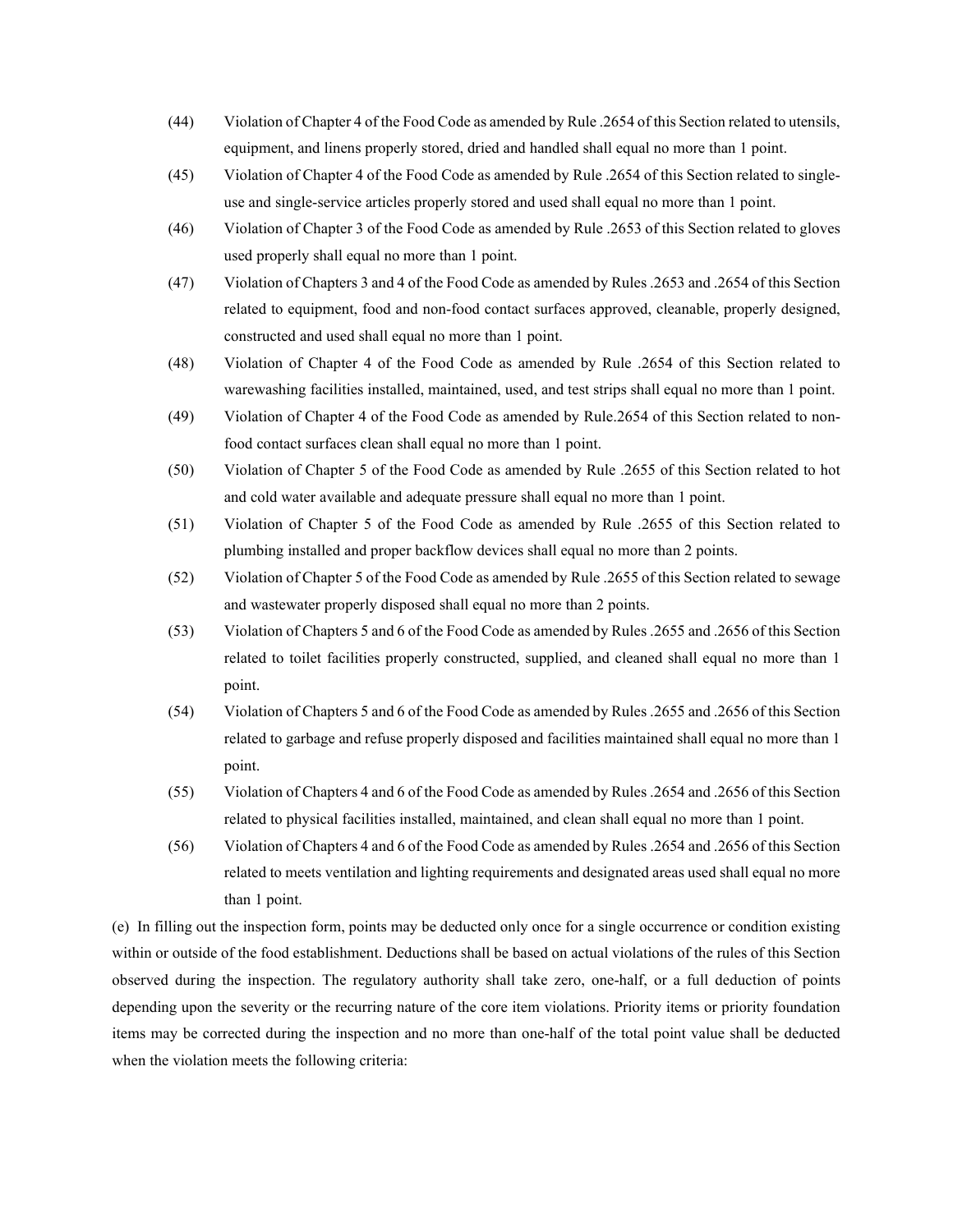- (1) the priority item or priority foundation item violation was not documented on the previous inspection; and
- (2) correction of the item is documented on the inspection form.

(f) At the time of inspection, if a priority item or priority foundation item violation is observed and not corrected, the regulatory authority shall take one-half or a full deduction of points depending upon the severity or the recurring nature of the violation.

(g) In determining whether items or areas of a food establishment are clean for purposes of enforcing the rules set forth in this Section and grading a food establishment, the regulatory authority shall consider, among other things:

- (1) the age of the accumulated material;
- (2) the cleaning practices of the food establishment; and
- (3) the health risk posed by the circumstances.

(h) Upon request of the permit holder or his or her representative a reinspection shall be made. In the case of a food establishment that requests an inspection for the purpose of raising the alphabetical grade, and that holds an unrevoked permit, the regulatory authority shall make an unannounced inspection within 15 calendar days from the date of the request.

(i) In the case of food establishments that have been closed for failure to comply with the rules of this Section, a reinspection to consider the issuance or reissuance of a permit shall be scheduled by the regulatory authority.

(i) In Section 8-304.11 of the Food Code delete  $(K)$ .

*History Note: Authority G.S. 130A-248; S.L. 2019-129; Eff. September 1, 2012; Pursuant to G.S. 150B-21.3A, rule is necessary without substantive public interest Eff. July 20, 2019; Amended Eff. October 1, 2021.*

## **15A NCAC 18A .2662 GRADING**

(a) The grading of food establishments is based on a system of scoring. A food establishment that earns a score of at least:

- (1) 90 percent shall receive a grade A;
- (2) 80 percent and less than 90 percent shall receive a grade B;
- (3) 70 percent and less than 80 percent shall receive a grade C.

Permits shall be immediately revoked in accordance with G.S. 130A-23(d) for food establishments receiving a score of less than 70 percent.

(b) The posted grade card shall be black on a white background. All graphics, letters, and numbers for the grade card shall be approved as meeting the standards in this Paragraph by the State. The alphabetical and numerical rating shall be 1.5 inches in height. No other public displays representing sanitation level of the establishment may be posted by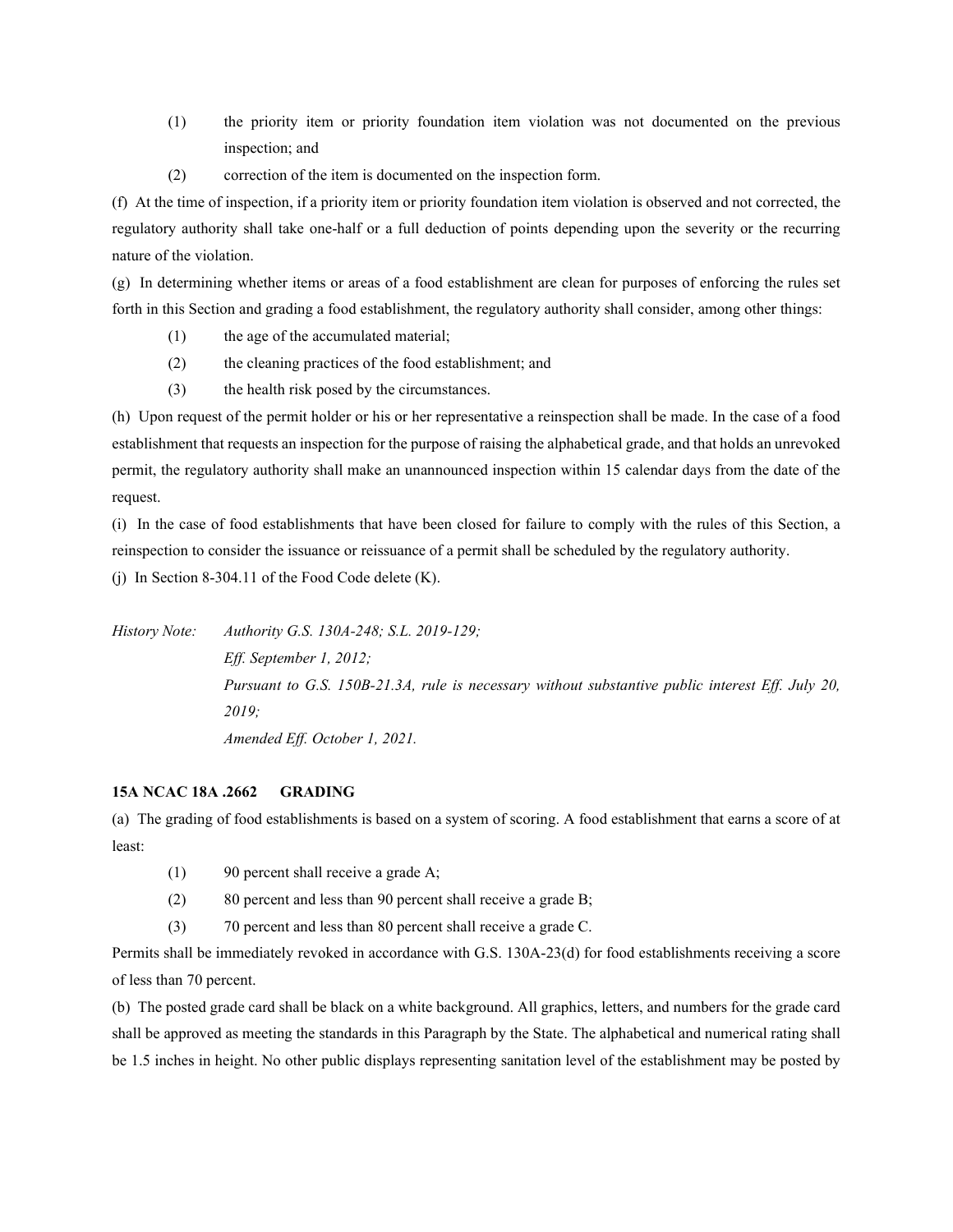the regulatory authority, except for sanitation awards issued by the local health department. Sanitation awards shall be in a different color and size from the grade card and must be labeled as an award.

*History Note: Authority G.S. 130A-248; S.L. 2011-394, Section 15(a); Eff. September 1, 2012; Pursuant to G.S. 150B-21.3A, rule is necessary without substantive public interest Eff. July 20, 2019.*

## **15A NCAC 18A .2663 OUTDOOR DINING AND BEVERAGE FACILITIES**

(a) A food establishment may provide outdoor dining and beverage service.

(b) Beverages may be prepared outdoors if all equipment and utensils are provided with overhead protection.

(c) Portable cooking, food, and beverage serving facilities shall be allowed for food service provided to a club, organization, or private individual as a planned event and from which the public is excluded. All open food and utensils shall be provided with overhead protection or otherwise equipped with individual covers such as domes, chafing lids, or cookers with hinged lids.

(d) Food and beverage equipment and supplies shall be located in enclosed areas and protected from environmental contamination when not in operation.

*History Note: Authority G.S. 130A-248; S.L. 2011-394, Section 15(a); Eff. September 1, 2012; Pursuant to G.S. 150B-21.3A, rule is necessary without substantive public interest Eff. July 20, 2019.*

## **15A NCAC 18A .2664 SUPPLEMENTAL COOKING ROOMS**

The following construction standards apply to food establishments cooking on grills, pits, or fireplaces in supplemental cooking rooms:

- (1) Grills, pits, and fireplaces shall be kept clean, maintained in good repair, and located in an enclosed room as specified in Sections 6-202.15 and 6-202.16 of the Food Code as amended by Rule .2656 of this Section and shall comply with Parts 4-1 and 4-2 of the Food Code as amended by Rule .2654 of this Section.
- (2) Walls and ceilings shall be kept clean and in good repair.
- (3) Floors shall be constructed of easily cleanable concrete or equal and graded to drain.
- (4) Water under pressure shall be provided for floor cleaning.
- (5) Ventilation systems and devices shall prevent grease or condensation from collecting on walls and ceilings.
- (6) A handwashing sink shall be provided as specified in Section 5-202.12 of the Food Code as amended by Rule .2655 of this Section.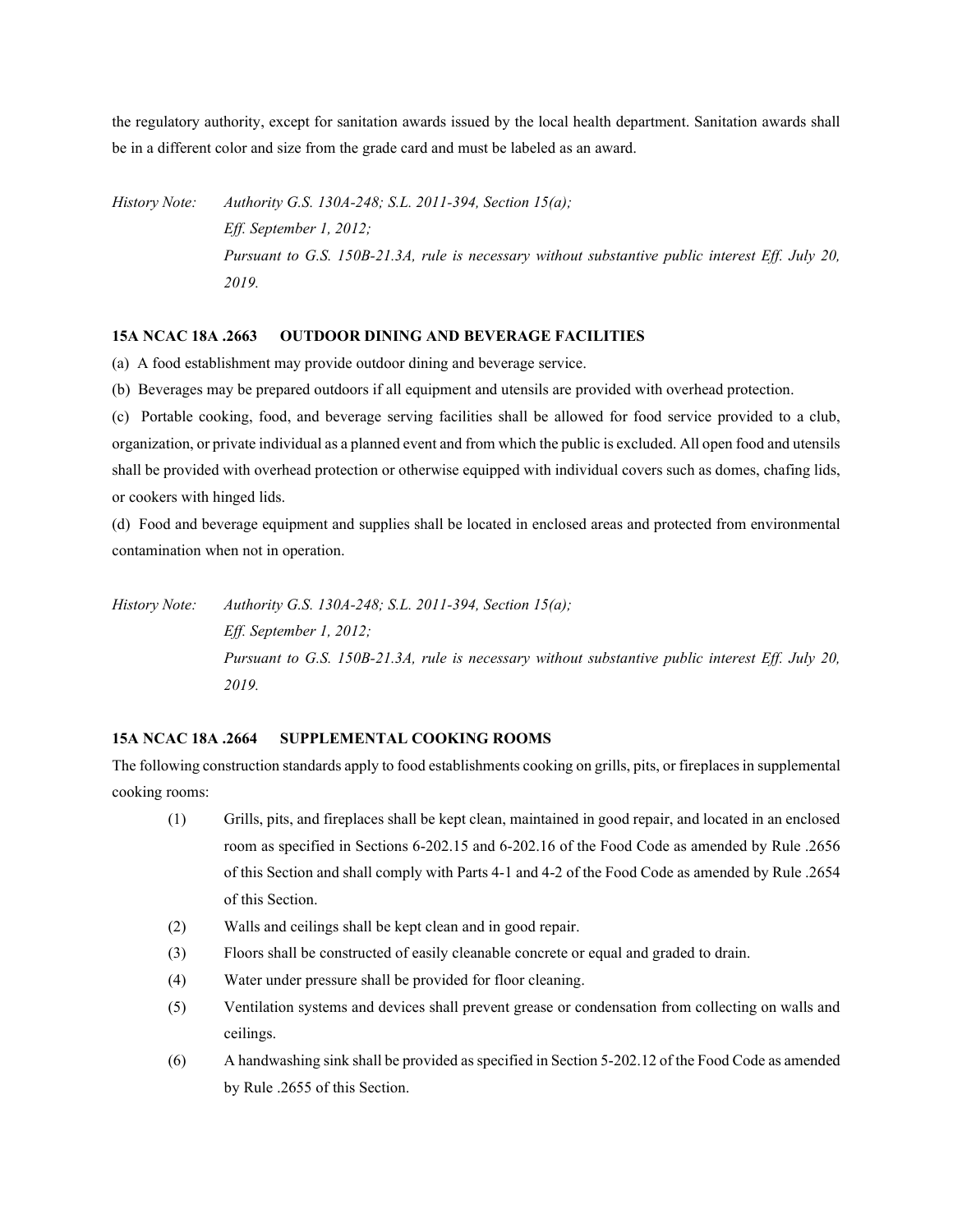- (7) Lighting shall comply with Sections 6-202.11 and 6-303.11 of the Food Code as amended by Rule .2656 of this Section.
- (8) All food shall be processed in an area meeting the requirements for operation and construction as set forth in Rules .2650 through .2657 of this Section.

*History Note: Authority G.S. 130A-248; S.L. 2011-394, Section 15(a); Eff. September 1, 2012; Pursuant to G.S. 150B-21.3A, rule is necessary without substantive public interest Eff. July 20, 2019.*

## **15A NCAC 18A .2665 TEMPORARY FOOD ESTABLISHMENT AND TEMPORARY FOOD ESTABLISHMENT COMMISSARY PERMIT REQUIREMENTS**

(a) A permit shall be issued by the regulatory authority to each temporary food establishment and temporary food establishment commissary that complies with Rules .2665 through .2669 of this Section. Temporary food establishments and temporary food establishment commissaries are not eligible for transitional permits. A single permit shall be issued for a temporary food establishment that does not operate consecutive days as long as the total number of days does not exceed 21. The permit shall be posted in a conspicuous place designated by the regulatory authority. The permit shall include:

- (1) Name and location of the temporary food establishment and temporary food establishment commissary;
- (2) Permit holder;
- (3) Name and location of the event;
- (4) Dates of operation; and
- (5) Any other conditions necessary to remain in compliance with this Section.
- (b) No food preparation shall occur prior to a permit being issued by the regulatory authority.

(c) When affiliated with a temporary food establishment for an event where the food will be served, a temporary food establishment commissary permit for prior food preparation may be issued for advance or off-site preparation. A temporary food establishment commissary may commence operation no more than 7 days prior to the event and operate for the length of the event up to a time period not to exceed 21 consecutive days.

(d) Temporary food establishments and temporary food establishment commissaries shall make application to the regulatory authority no fewer than 15 calendar days prior to commencing operation. This 15-day requirement does not prohibit the submission of applications for substitute vendors provided that these applications are submitted no fewer than 3 business days prior to the event. Applications shall be submitted to the regulatory authority and shall include the following:

(1) Name, mailing address, and telephone number of the permit holder of the temporary food establishment or temporary food establishment commissary;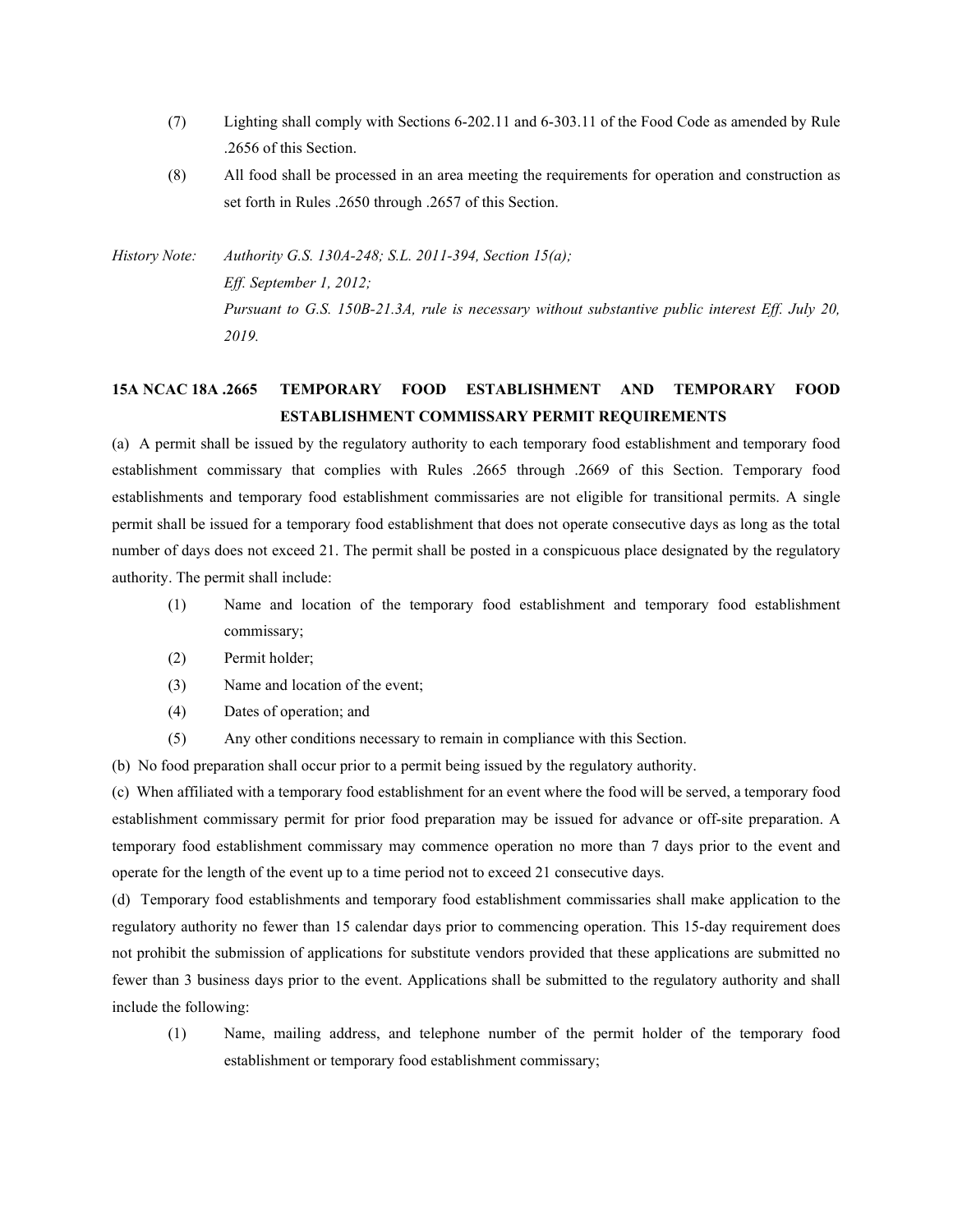- (2) Name and location of the event at which the temporary food establishment operated immediately prior to the current event for which applying, if applicable;
- (3) Name, mailing address, and telephone number of the event organizer;
- (4) Event name, location, dates, and hours of operation;
- (5) Proposed menu, food handling procedures, including anticipated food volume and sources;
- (6) Food equipment list;
- (7) Proposed water supply;
- (8) Provisions for sewage and other waste disposal; and
- (9) Any information necessary to ensure compliance.

(e) The regulatory authority shall require documentation to verify any provision of Rules .2665 through .2669 of this Section.

(f) The regulatory authority may condition the permit to ensure compliance with Rules .2665 through .2669 of this Section.

*History Note: Authority G.S. 130A-248; S.L. 2011-394, Section 15(a); Eff. September 1, 2012; Pursuant to G.S. 150B-21.3A, rule is necessary without substantive public interest Eff. July 20, 2019.*

#### **15A NCAC 18A .2666 TEMPORARY FOOD ESTABLISHMENT FOOD HANDLING REQUIREMENTS**

(a) All sources of food in temporary food establishments shall comply with Chapter 3 of the Food Code as amended by Rule .2653 of this Section.

(b) Raw meat, poultry, and fish in temporary food establishments hall be purchased in ready-to-cook portions, except that cutting and skewering shall be allowed where evaluation by the regulatory authority determines sufficient preparation areas and food equipment are provided.

(c) Salads containing ingredients that are cooked and cooled shall not be prepared in the temporary food establishment or temporary food establishment commissary, but may be served.

(d) Shellstock and shucked shellfish in temporary food establishments shall comply with Chapter 3 of the Food Code as amended by Rule .2653 of this Section.

(e) All food in temporary food establishments shall be protected in accordance with Chapter 3 of the Food Code as amended by Rule .2653 of this Section and the following also apply:

- (1) The regulatory authority may approve food preparation and storage for a temporary food establishment at a permitted temporary food establishment commissary or other permitted food establishment;
- (2) Temporary food establishment or temporary food establishment commissary operations shall not be conducted in any room or area used for purposes not related to the temporary food establishment or other permitted food establishment;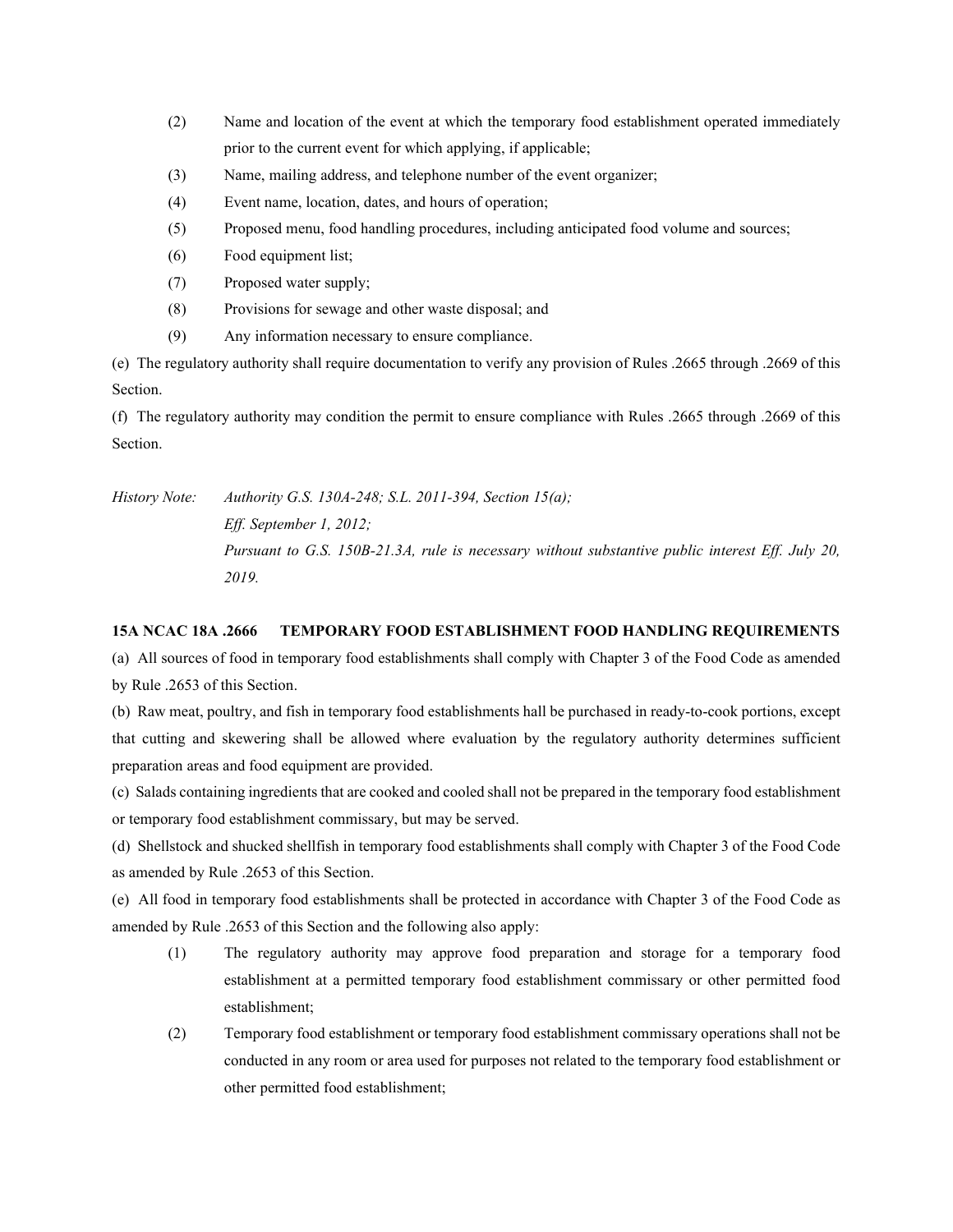- (3) Food shall be secured in a manner to prevent tampering and contamination at all times;
- (4) Ready-to-eat food shall not be stored in direct contact with ice; non-mechanical coolers must be provided with a drainage port;
- (5) All food shall be stored above the ground or floor and arranged to prevent contamination of foods;
- (6) Potentially hazardous food (time/temperature control for safety food) that has been heated at the temporary food establishment or temporary food establishment commissary shall not be sold or held for use on subsequent days. Approval shall be granted to allow cooling and reheating of potentially hazardous food (time/temperature control for safety food) if the food can be handled in accordance with the rules of this Section; and
- (7) The regulatory authority shall further limit the food to be prepared or served, based on methods of preparation and the adequacy of facilities, equipment, utensils, and available utilities.

(f) Food prepared at a previous event or potentially hazardous food (time/temperature control for safety food) removed from original packaging shall not be served at a subsequent event in a temporary food establishment.

*History Note: Authority G.S. 130A-248; S.L. 2011-394, Section 15(a); Eff. September 1, 2012; Pursuant to G.S. 150B-21.3A, rule is necessary without substantive public interest Eff. July 20, 2019.*

#### **15A NCAC 18A .2667 TEMPORARY FOOD ESTABLISHMENT EMPLOYEE REQUIREMENTS**

(a) Food employees in temporary food establishments shall wear effective hair restraints, clean outer clothing, and maintain good hygienic practices as specified in Part 2-4 of the Food Code as amended by Rule .2652 of this Section. (b) Employees in temporary food establishments shall wash their hands in a handwashing facility before starting work, after each visit to the toilet, and as often as necessary to remove soil and contamination.

(c) Employees in temporary food establishments shall not use tobacco in any form or consume food in food preparation, storage or serving areas, utensil washing, or utensil storage areas.

(d) Employees in temporary food establishments may consume beverages in the food establishment only if covered and consumed in a manner to prevent contamination of food and food-contact surfaces.

(e) Employees in temporary food establishments shall comply with the requirements in Subpart 2-201 of the Food Code as amended by Rule .2652 of this Section.

*History Note: Authority G.S. 130A-248; S.L. 2011-394, Section 15(a);*

*Eff. September 1, 2012; Pursuant to G.S. 150B-21.3A, rule is necessary without substantive public interest Eff. July 20, 2019.*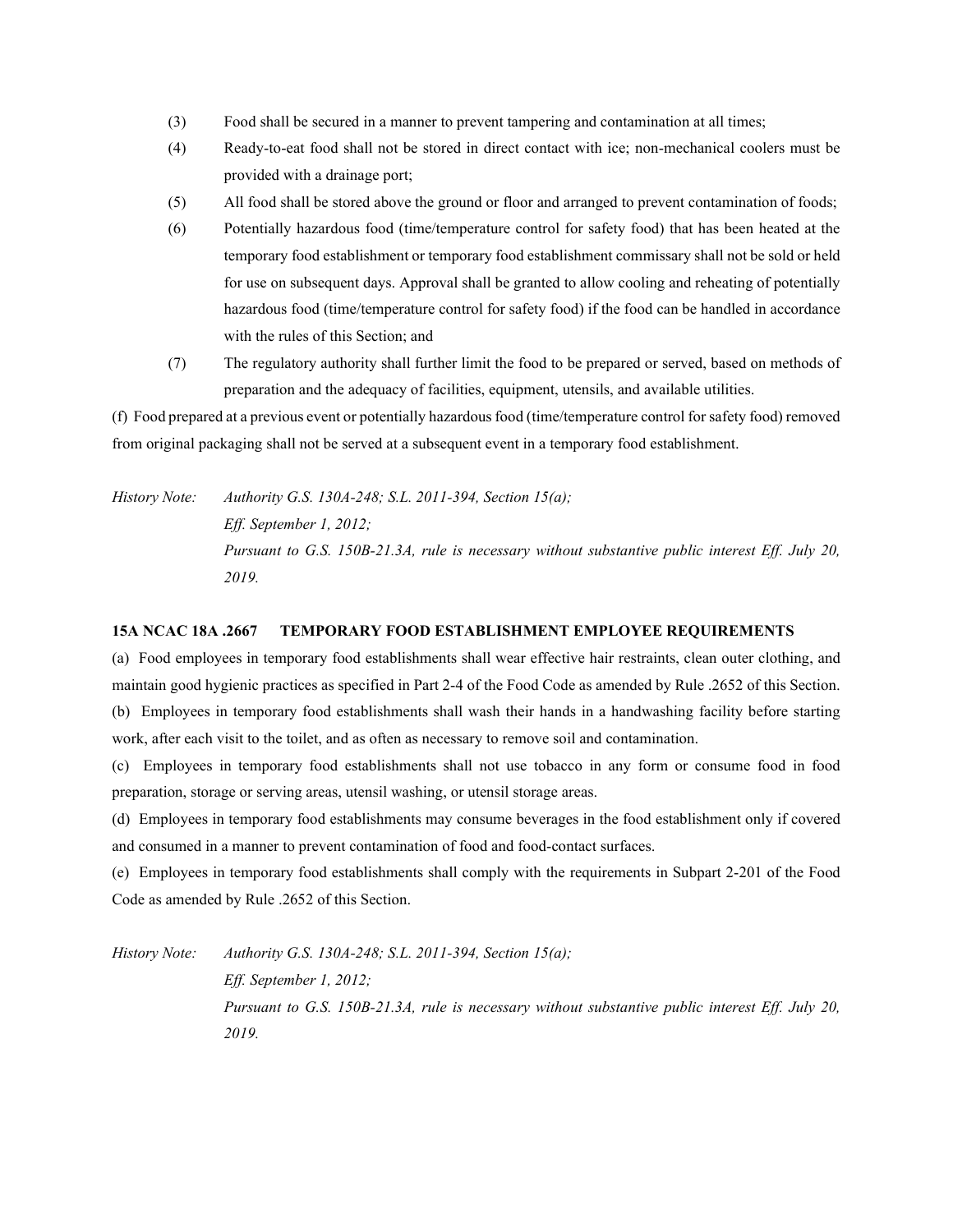# **15A NCAC 18A .2668 TEMPORARY FOOD ESTABLISHMENT EQUIPMENT AND UTENSIL REQUIREMENTS**

(a) Equipment and utensils in temporary food establishments shall be kept clean and maintained in good repair. Those surfaces that come into contact with food, drink, or utensils shall comply with Parts 4-1 and 4-2 of the Food Code as amended by Rule .2654 of this Section.

(b) Equipment and utensils in temporary food establishments shall be cleaned, sanitized, stored, and handled in accordance with Parts 4-6 and 4-7 of the Food Code as amended by Rule .2654 of this Section.

(c) When multi-use utensils other than eating and drinking utensils are used in temporary food establishments, three basins of sufficient size to submerge, wash, rinse, and sanitize utensils shall be provided. Other equivalent products and procedures may be used in accordance with Part 4-7 of the Food Code as amended by Rule .2654 of this Section. At least one drainboard, table, or counter space shall be provided for air-drying.

(d) When multi-use eating and drinking utensils are used in temporary food establishments, a three-compartment sink of sufficient size to submerge, wash, rinse, and sanitize utensils must be provided. Drainboards shall be provided as specified in Section 4-301.13 of the Food Code as amended by Rule .2654 of this Section.

(e) Wash, rinse, and sanitizing solutions shall be maintained in temporary food establishments as specified in Sections 4-501.18 and 4-501.19 of the Food Code as amended by Rule .2654 of this Section.

(f) A food preparation sink must be provided for washing produce in temporary food establishments.

(g) Food shields or other effective barriers in temporary food establishments shall be installed in a manner to protect food and food contact surfaces from contamination.

*History Note: Authority G.S. 130A-248; S.L. 2011-394, Section 15(a); Eff. September 1, 2012; Pursuant to G.S. 150B-21.3A, rule is necessary without substantive public interest Eff. July 20, 2019.*

#### **15A NCAC 18A .2669 TEMPORARY FOOD ESTABLISHMENT PHYSICAL REQUIREMENTS**

(a) A temporary food establishment shall be located in an area kept in a clean and sanitary condition. The arrangement of temporary food establishments shall restrict public access to all areas of the food establishment except dining areas. (b) For outdoor cooking, overhead protection shall be provided such that all food, utensils, and equipment are protected. When bulk foods such as roasts, shoulders, and briskets are cooked, cooking equipment with attached lids, such as smokers, roasters, and other cooking devices, provide sufficient cover for the food being cooked. Food in individual servings such as hot dogs, hamburgers, and meat kabobs shall have additional overhead cover.

(c) Effective measures such as fans, screens, walls, or a combination thereof, shall be provided to keep dust, insects, rodents, animals, and other sources of potential contamination out of the food establishment and shall comply with Paragraph 6-501.115(B) of the Food Code as amended by Rule .2656 of this Section regarding live animals.

(d) Indoor/outdoor carpeting, matting, tarps, or similar nonabsorbent material is required as ground covering in the absence of asphalt, concrete, grass, or other surfaces that control dust or mud.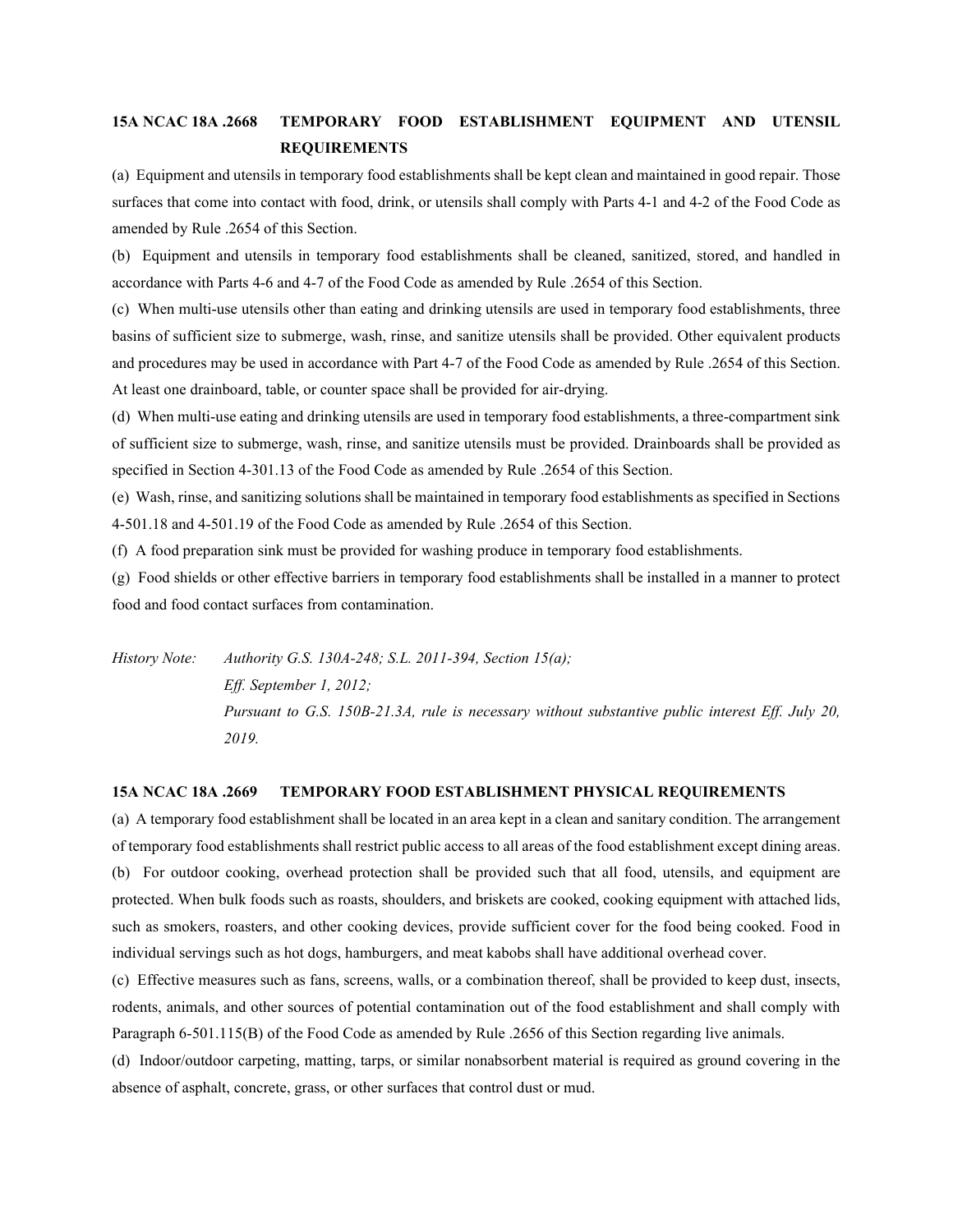(e) The temporary food establishment and temporary food establishment commissary shall be equipped with a handwashing facility used only for employee handwashing. This facility shall consist of at least a two gallon container with an unassisted free flowing faucet such as a stopcock or turn spout, soap, single-use towels, and a wastewater receptacle. Warm water shall be used for handwashing.

(f) Water under pressure shall be provided as follows:

- (1) The water supply used shall be in accordance with 15A NCAC 18A .1700, 15A NCAC 18C, or 02 NCAC 09C .0703;
- (2) All potable water holding tanks, containers, and hoses used to transport or store water at the temporary food establishment shall be drained, washed, rinsed, and sanitized;
- (3) Containers and hoses used to store, haul, or convey potable water shall be approved for potable water use, shall not be used for any other purpose, and shall be protected from contamination. Potable water hoses and containers shall be labeled; and
- (4) Warm water shall be available and used for cleaning.

(g) Wastewater shall be disposed in accordance with 15A NCAC 18A .1900 or 15A NCAC 02H .0200. Portable wastewater containers may be used when the volume of potable water can be determined by the dimensions of sinks, basins, and interim storage containers and the portable wastewater containers are sized to contain the wastewater volume generated. Wastewater containers and hoses shall be labeled and not used for any other purpose. Wastewater containers shall not be emptied into waterways, storm drains, or on the ground.

(h) Employees must have access to toilet facilities that are kept clean and in good repair.

(i) Garbage and refuse shall be collected and stored in garbage containers with properly fitted lids. Nothing in this Rule shall prohibit uncovered garbage containers in the food establishment during periods of operation. Garbage and refuse shall be removed as needed and disposed in a manner to prevent vermin breeding and harborage. The premises shall be kept clean.

(j) Lighting shall comply with Section 6-202.11 of the Food Code as amended by Rule .2656 of this Section. Lighting is required for nighttime operations.

(k) Temporary food establishments and temporary food establishment commissaries shall remain connected to necessary utilities at all times food is prepared, served, or stored in the food establishment.

(l) Toxic materials shall be labeled, used, and stored to prevent the contamination of food, equipment, utensils, linens, and single-service articles and meet the provisions of Sections 7-101.11 and 7-203.11 of the Food Code as amended by Rule .2657 of this Section.

*History Note: Authority G.S. 130A-248; S.L. 2011-394, Section 15(a);*

*Eff. September 1, 2012; Pursuant to G.S. 150B-21.3A, rule is necessary without substantive public interest Eff. July 20, 2019.*

## **15A NCAC 18A .2670 GENERAL REQUIREMENTS FOR PUSHCARTS AND MOBILE FOOD UNITS**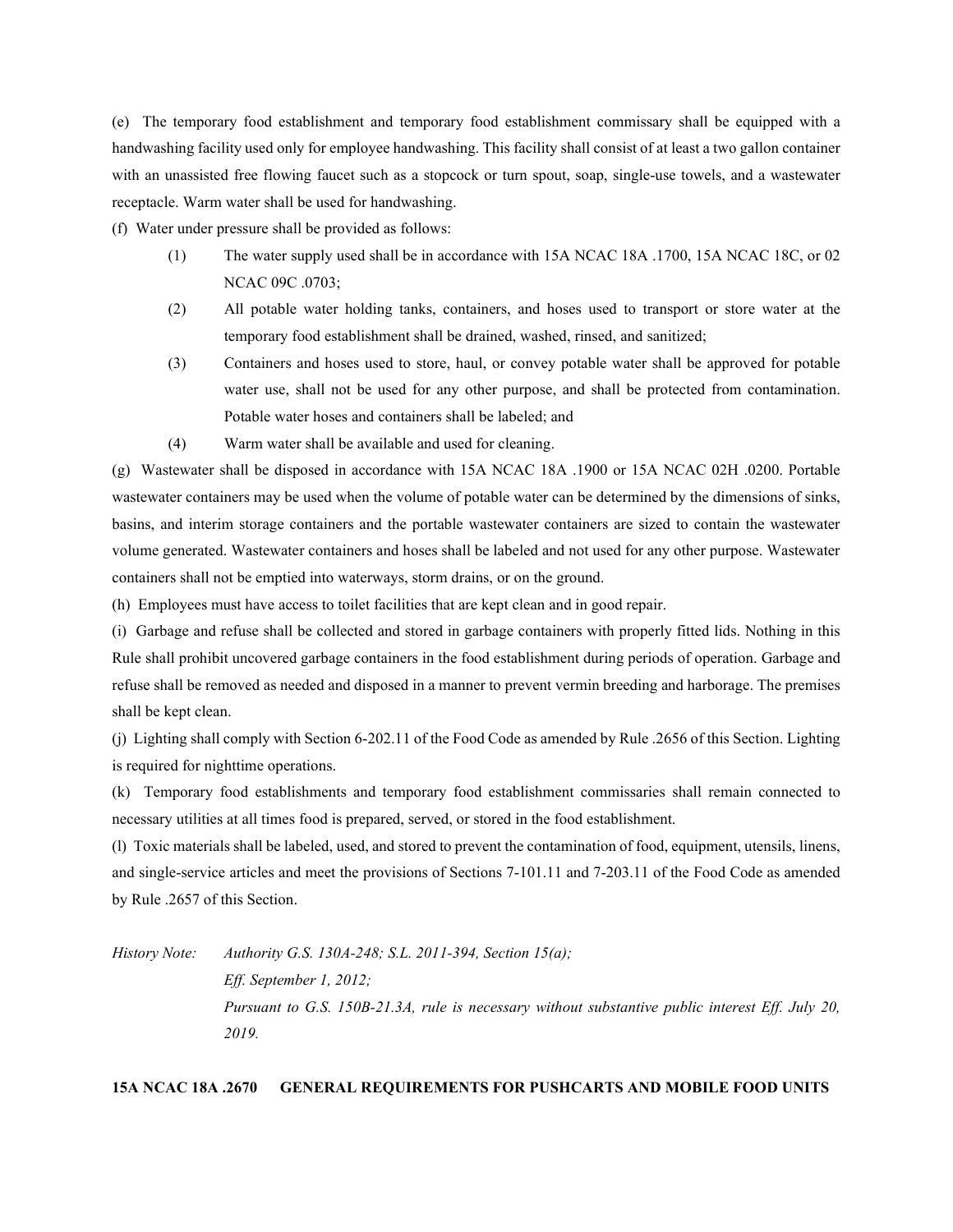Notwithstanding the provisions set forth in Rules .2671 and .2672 of this Section, pushcarts and mobile food units shall comply with all requirements in this Section with the following exceptions:

- (1) A permit shall be issued by the regulatory authority that inspects the commissary from which a pushcart or mobile food unit is to operate, if the regulatory authority determines that the pushcart or mobile food unit complies with the rules of this Section. The permit shall be maintained on the pushcart or mobile food unit and made available to the regulatory authority upon request.
- (2) The regulatory authority that issues the permit shall be provided by the permit holder a list of counties and locations where each pushcart or mobile food unit will operate.
- (3) Prior to initiating food service operations in a particular county, the pushcart or mobile food unit permit holder shall provide the regulatory authority in each county in which food service operations are proposed a list of locations where they will operate. Such lists must be kept current.
- (4) Pushcarts or mobile food units shall operate in conjunction with a permitted commissary and shall report at least daily to the commissary for supplies, cleaning, and servicing. Facilities, in compliance with this Section, shall be provided at the commissary for storage of all supplies. The pushcart shall also be stored in an area that protects it from dirt, debris, vermin, and other contamination. Water faucets used to supply water for pushcarts or mobile food units shall be protected to prevent contact with chemicals, splash, and other sources of contamination. Solid waste storage and liquid waste disposal facilities must also be provided on the commissary premises.
- (5) Single service articles shall be used for serving customers.

*History Note: Authority G.S. 130A-248; S.L. 2019-129; Eff. September 1, 2012; Readopted Eff. October 1, 2021.*

## **15A NCAC 18A .2671 SPECIFIC REQUIREMENTS FOR PUSHCARTS**

(a) Only hot dogs shall be prepared, handled, or served from a pushcart; however, food which has been prepared, preportioned, and individually pre-wrapped at a food establishment or commissary may be served from a pushcart. (b) Food and utensils on the pushcart exposed to the public or to dust or insects shall be protected by glass, or otherwise, on the front, top, and ends, and exposed only as much as may be necessary to permit the handling and serving of food.

(c) Toilet facilities, handwashing sinks, and running water are not required. Single-service towels are required.

(d) All pre-wrapped potentially hazardous food (time/temperature control for safety food) shall be maintained at temperatures as required in Chapter 3 of the Food Code as amended by Rule .2653 of this Section or as labeled on the food item. Each pre-wrapped food item shall contain the name of the food establishment at which it was prepared, the name of the food item, and the time and date of expiration. The wrapper shall enclose the food at all times but sealing is not required.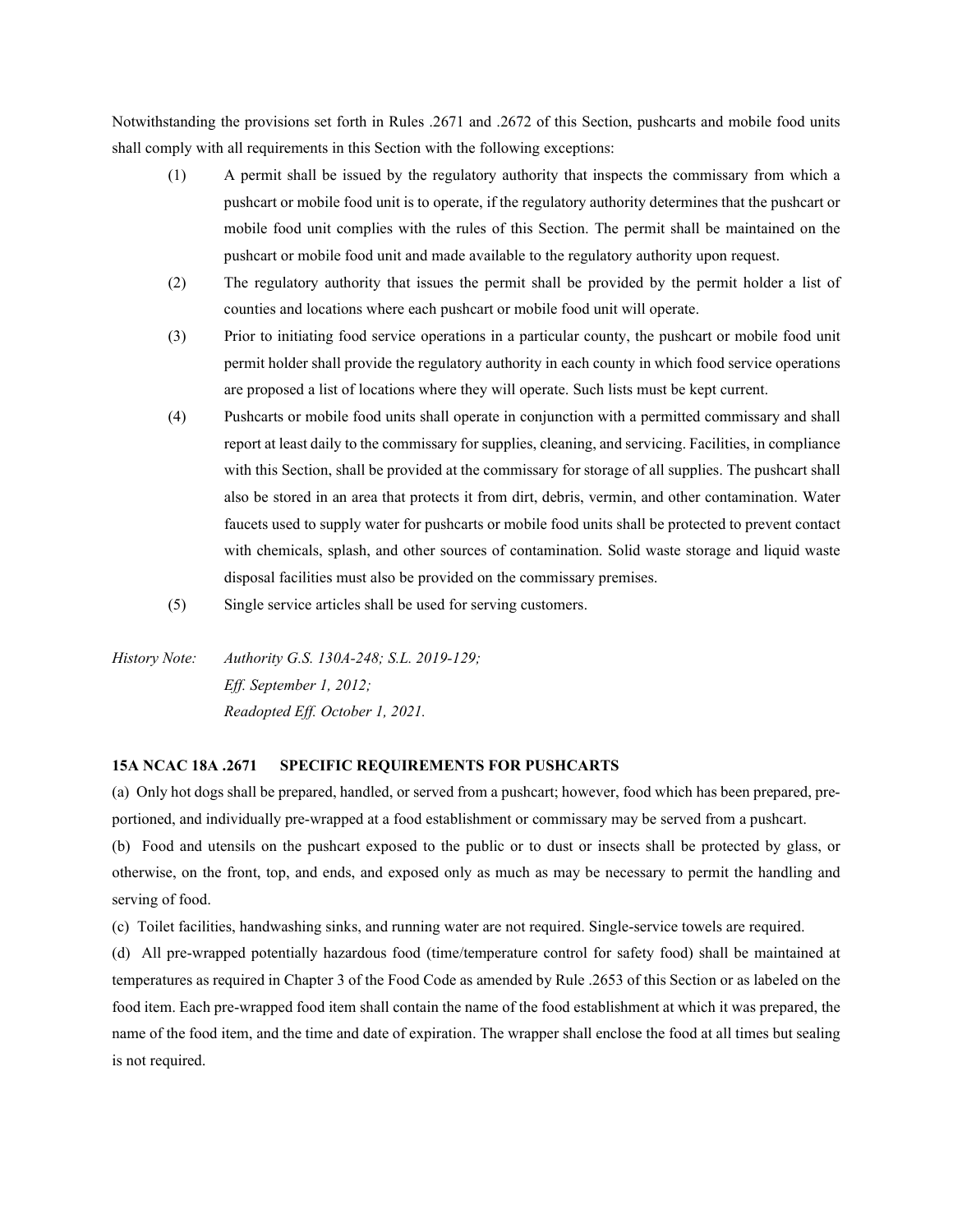(e) Pre-portioned, individually pre-wrapped food that remains after the specified time period has elapsed shall not be sold for human consumption.

(f) Pushcarts shall not be provided with seating facilities.

(g) Pushcarts shall not be used for consumer self-service.

*History Note: Authority G.S. 130A-248; S.L. 2011-394, Section 15(a); Eff. September 1, 2012; Pursuant to G.S. 150B-21.3A, rule is necessary without substantive public interest Eff. July 20, 2019.*

#### **15A NCAC 18A .2672 SPECIFIC REQUIREMENTS FOR MOBILE FOOD UNITS**

(a) A mobile food unit shall be constructed and arranged so that food, drink, utensils, and equipment will not be exposed to insects, dust, and other contamination. Protection against flies and other insects shall be provided by screening or by effective use of fans. Where food or griddles are exposed to the public or to dust or insects, they shall be protected by glass, or otherwise, on the front, top, and ends, and exposed only as much as may be necessary to permit the handling and serving of food.

(b) A mobile food unit shall have a potable water system under pressure. The system shall furnish hot and cold water for all food preparation, utensil cleaning, and handwashing. The water inlet shall be located so that it will not be contaminated by waste discharge, road dust, oil, or grease and it shall be kept capped unless being filled.

(c) Water heating facilities shall be provided.

(d) A handwashing sink with hot and cold water, combination supply faucet, soap, and single-service towels shall be provided.

(e) At least a one-compartment sink shall be provided. The sink shall be of sufficient size to submerge, wash, rinse, and sanitize utensils and shall have splashback protection. Drainboards shall be provided as specified in Section 4- 301.13 of the Food Code as amended by Rule .2654 of this Section to accommodate the drying of washed utensils. However, in cases where no food is prepared on the mobile food unit and all utensils are effectively cleaned at the commissary, the equipment sink is not required.

(f) Sewage disposal must be provided either by means of an approved sewage disposal system or approved sewage storage tanks. Sewage storage tanks must be maintained in a manner so as not to create a health hazard or nuisance and to prevent contamination of food or water supply. Toilets are not required on the unit. Liquid waste that results from the operation of a mobile food unit shall be disposed in an approved sewage disposal system or stored in a permanently installed sewage storage tank that is of at least 15 percent larger capacity than the water supply tank. Liquid waste shall not be discharged from the sewage storage tank when the mobile food unit is in motion. All connections on the vehicle for servicing mobile food unit waste disposal facilities shall be of a different size or type than those used for supplying potable water to the mobile food unit. The waste connection shall be located lower than the water inlet connection to preclude contamination of the potable water system.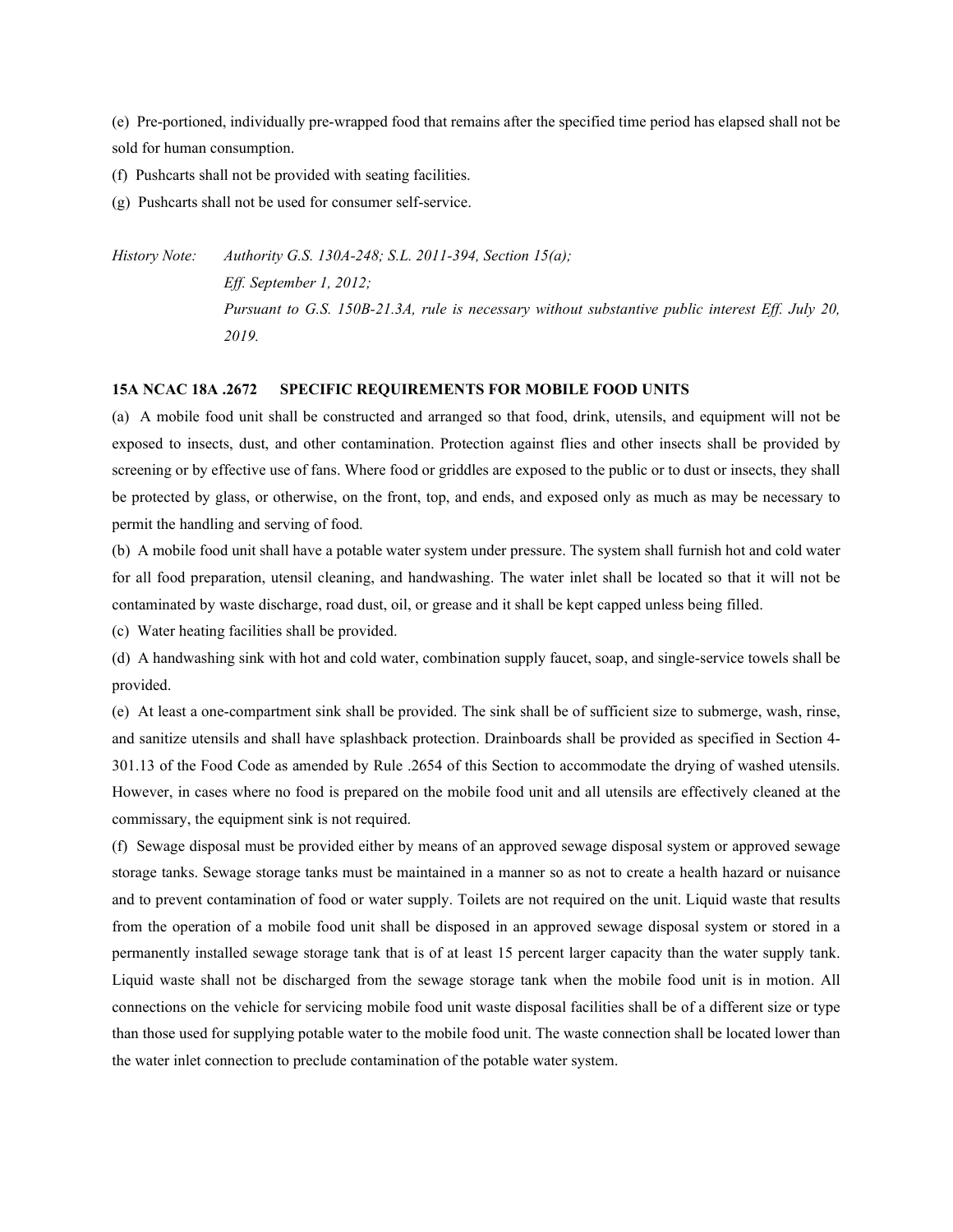(g) A servicing area shall be established at a commissary for the mobile food unit. Potable water servicing equipment shall be installed, stored, and handled to protect the water and equipment from contamination. The mobile food unit's sewage storage tank shall be flushed and drained during servicing operation. All sewage shall be discharged to an approved sewage disposal system in accordance with 15A NCAC 18A .1900 or 15A NCAC 02H .0200.

*History Note: Authority G.S. 130A-248; S.L. 2011-394, Section 15(a); Eff. September 1, 2012; Pursuant to G.S. 150B-21.3A, rule is necessary without substantive public interest Eff. July 20, 2019.*

#### **15A NCAC 18A .2673 CONGREGATE NUTRITION SITES**

Congregate nutrition sites shall comply with all requirements in Rules .2650 through .2662 of this Section with the following exceptions:

- (1) Food preparation in a congregate nutrition site shall be limited to reheating food prepared in a food establishment or in a food processing plant or preparation of food that does not require cooking.
- (2) Potentially hazardous food (time/temperature control for safety food) that has been heated or reheated at the congregate nutrition site and remains at the end of the day shall not be served or placed in refrigeration to be used another day.
- (3) Only single-service articles shall be used.
- (4) Equipment in the congregate nutrition site that is not certified or classified for sanitation by an ANSI-accredited certification program that is in good repair and operating properly may be used. At least a two-compartment sink shall be provided. The sink shall be of sufficient size to submerge, wash, rinse, and sanitize utensils. At least one drainboard, table, or counter space shall be provided for air-drying.
- (5) Garbage can liners are required for all garbage receptacles unless the site has receptacle cleaning facilities as specified in Section 5-501.18 of the Food Code as amended by Rule .2655 of this Section.
- (6) Water used for mop or receptacle cleaning shall not be disposed in the utensil sink. Wastewater from mopping, receptacle cleaning, and other cleaning operations shall be disposed in a service sink or another approved manner in accordance with 15A NCAC 18A .1900 or 15A NCAC 02H .0200.

*History Note: Authority G.S. 130A-248; S.L. 2011-394, Section 15(a); Eff. September 1, 2012; Pursuant to G.S. 150B-21.3A, rule is necessary without substantive public interest Eff. July 20, 2019.*

## **15A NCAC 18A .2674 LIMITED FOOD SERVICES ESTABLISHMENTS**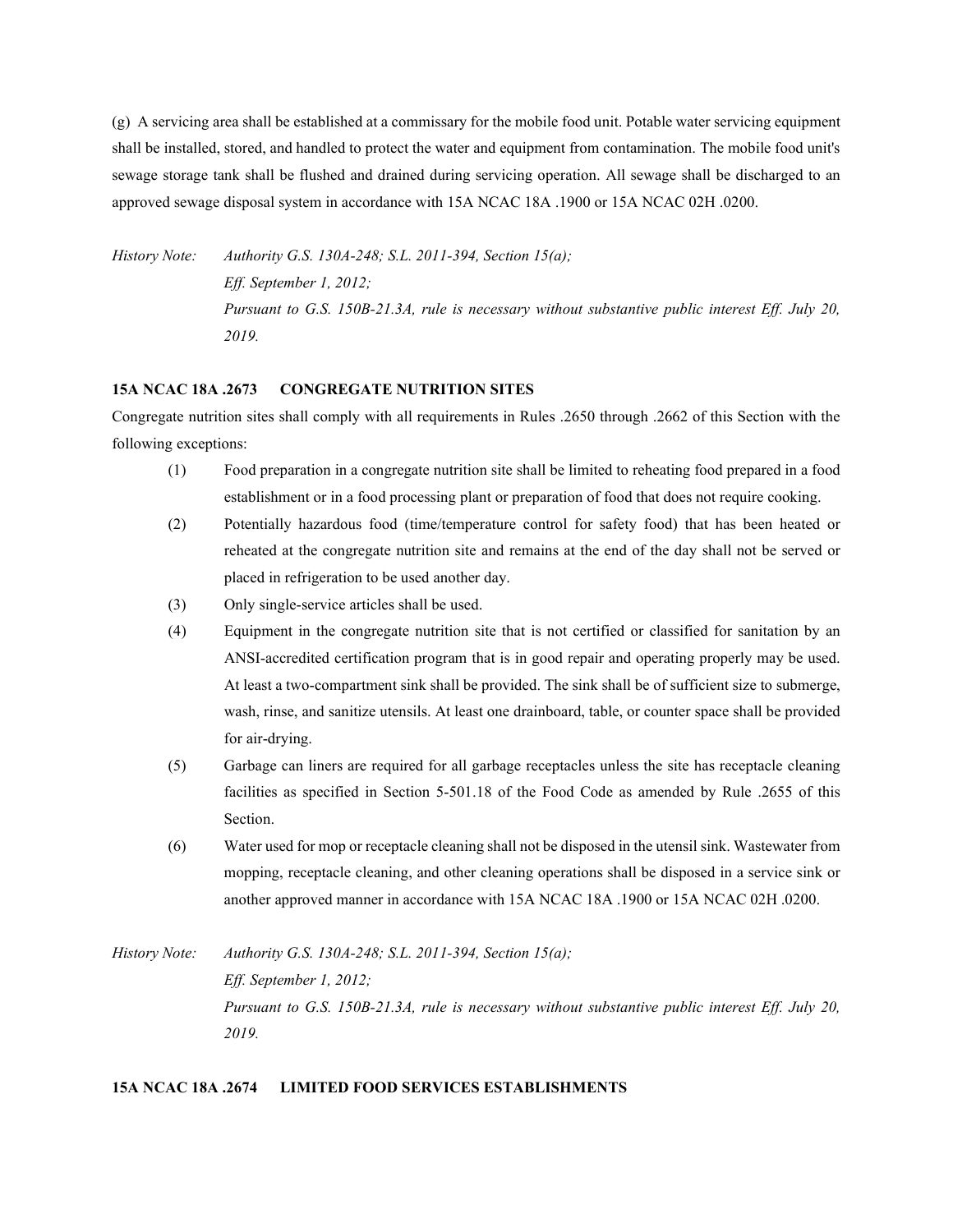Limited food services establishments shall comply with all the requirements in Rules .2650 through .2662 of this Section, except as follows:

- (1) The permit for a limited food services establishment shall be posted in accordance with G.S. 130A-249. Permits for limited food services establishments shall expire one year from the date of issuance. A new permit from the regulatory authority shall be obtained before the limited food services establishment operates each year. Transitional permits shall not be issued.
- (2) The permit application shall be submitted to the local health department at least 30 days prior to construction or commencing operation. The permit application shall include a proposal for review and approval by the local health department that includes a menu, plans, and specifications for the proposed limited food services establishment, and location, hours, and dates of operation.
- (3) Limited food services establishments shall not prepare any time/temperature control for safety food prior to the day of sale.
- (4) Time/temperature control for safety food that has been heated at the limited food services establishment and remains at the end of the day shall not be served or placed in refrigeration to be used another day.
- (5) All meats, poultry, and fish shall be purchased in a pre-portioned and ready-to-cook form.
- (6) Equipment in the limited food services establishment that is not certified or classified for sanitation by an ANSI-accredited certificate program may be used. At least a two-compartment sink shall be provided. The sink shall be of sufficient size to submerge, wash, rinse, and sanitize utensils and shall have splashback protection. At least one drainboard, table, or counter space shall be provided for air-drying.
- (7) Only single-service articles shall be used as tableware as defined in Chapter 1 of the Food Code.
- (8) Limited food services establishments may reheat pre-cooked and cook food in accordance with the overhead protection requirements set forth in Rule .2669(b) of this Section.
- (9) Floors, walls, and ceilings of limited food services establishments shall meet the requirements of this Section, except those limited food services establishments preparing food in accordance with Rule .2669(b) of this Section.
- (10) All areas in which food is handled, prepared, or in which utensils are washed, shall be provided with artificial lighting that complies with Section 6-202.11 of the Food Code as amended by Rule .2656 of this Section.
- (11) A handwashing sink shall be provided in food service areas for use by employees only.
- (12) Toilet facilities shall be provided for use by employees. Public toilet facilities provided on the grounds of the facility where the event is taking place are acceptable. Toilet facilities for the public are not required.

*History Note: Authority G.S. 130A-248; S.L. 2019-129; Eff. September 1, 2012;*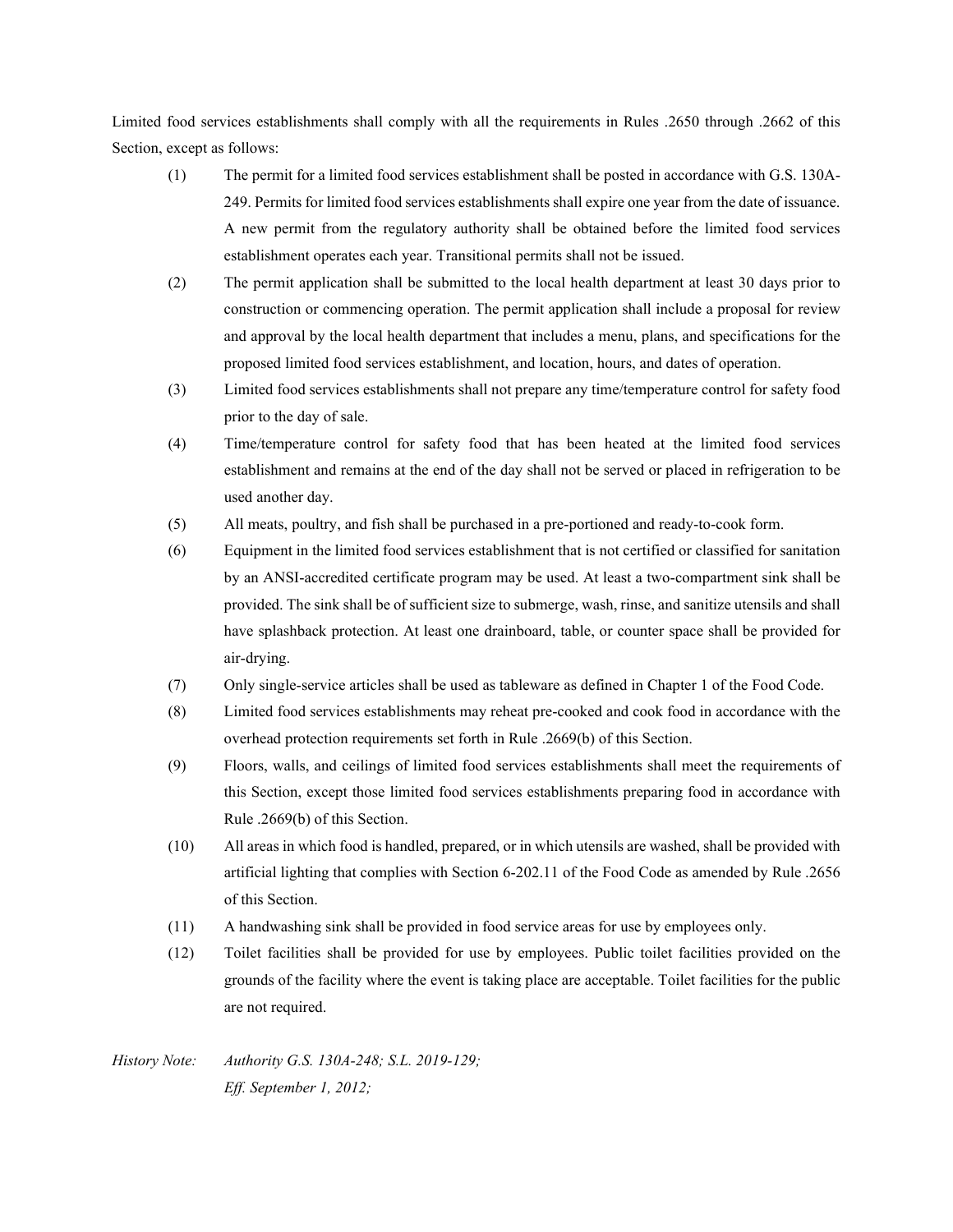*Readopted Eff. October 1, 2021.*

#### **15A NCAC 18A .2675 PROCEDURE WHEN INFECTION SUSPECTED**

When the regulatory authority has reason to suspect the possibility of exposure to, or transmission of, infection within a food establishment from any person or from any food or drink, the local health director shall act in accordance with the Communicable Disease Laws and Rules (G.S. 130A-134 through 148, and 10A NCAC 41A.)

*History Note: Authority G.S. 130A-248; S.L. 2011-394, Section 15(a); Eff. September 1, 2012; Pursuant to G.S. 150B-21.3A, rule is necessary without substantive public interest Eff. July 20, 2019.*

#### **15A NCAC 18A .2676 INFORMAL REVIEW PROCESS AND APPEALS PROCEDURE**

(a) If a permit holder disagrees with a decision of the local health department on the interpretation, application, or enforcement of the rules of this Section the permit holder may:

- (1) Request an informal review pursuant to Paragraphs (d) and (e) of this Rule; or
- (2) Initiate a contested case in accordance with G.S. 150B.

(b) The permit holder is not required to complete the alternative dispute resolution prior to initiating a contested case in accordance with G.S. 150B.

(c) When a petition for a contested case is filed, the informal review process shall terminate.

(d) If the permit holder requests an informal review, the request shall be in writing and shall be postmarked or handdelivered to the local health department within seven days of notice of the decision giving rise to the review. The request shall state the issues in dispute. If the inspection giving rise to the informal review was conducted by the Environmental Health Supervisor in the county or area where the food establishment is located, or when the county or area has only one registered environmental health specialist assigned to inspect food establishments, the Environmental Health Regional Specialist assigned to that county or area shall conduct the local informal review. As soon as possible, but at least within 30 days of receipt of the request, the person conducting the review shall contact the permit holder, provide that permit holder an opportunity to be heard on the issues in dispute and issue a written decision addressing the issues raised in the appeal. Copies of the decision shall be mailed to the permit holder and to the State Health Director. That decision shall be binding for the purposes of future inspections of the establishment in question unless modified pursuant to Paragraph (e) of this Rule or by the State Health Director.

(e) Following receipt of the written decision of the Environmental Health Supervisor or his or her representative issued pursuant to Paragraph (d) of this Rule, the permit holder who initiated the informal review may appeal the resulting decision to an Informal Review Officer designated by the Department to be responsible for final decisions on appeals from throughout the state. Notice of such appeal shall be in writing, shall include a copy of the Environmental Health Supervisor's or his or her representative's decision, and shall be postmarked or hand-delivered to the local health department and to the Department within seven days of receipt of the written decision issued